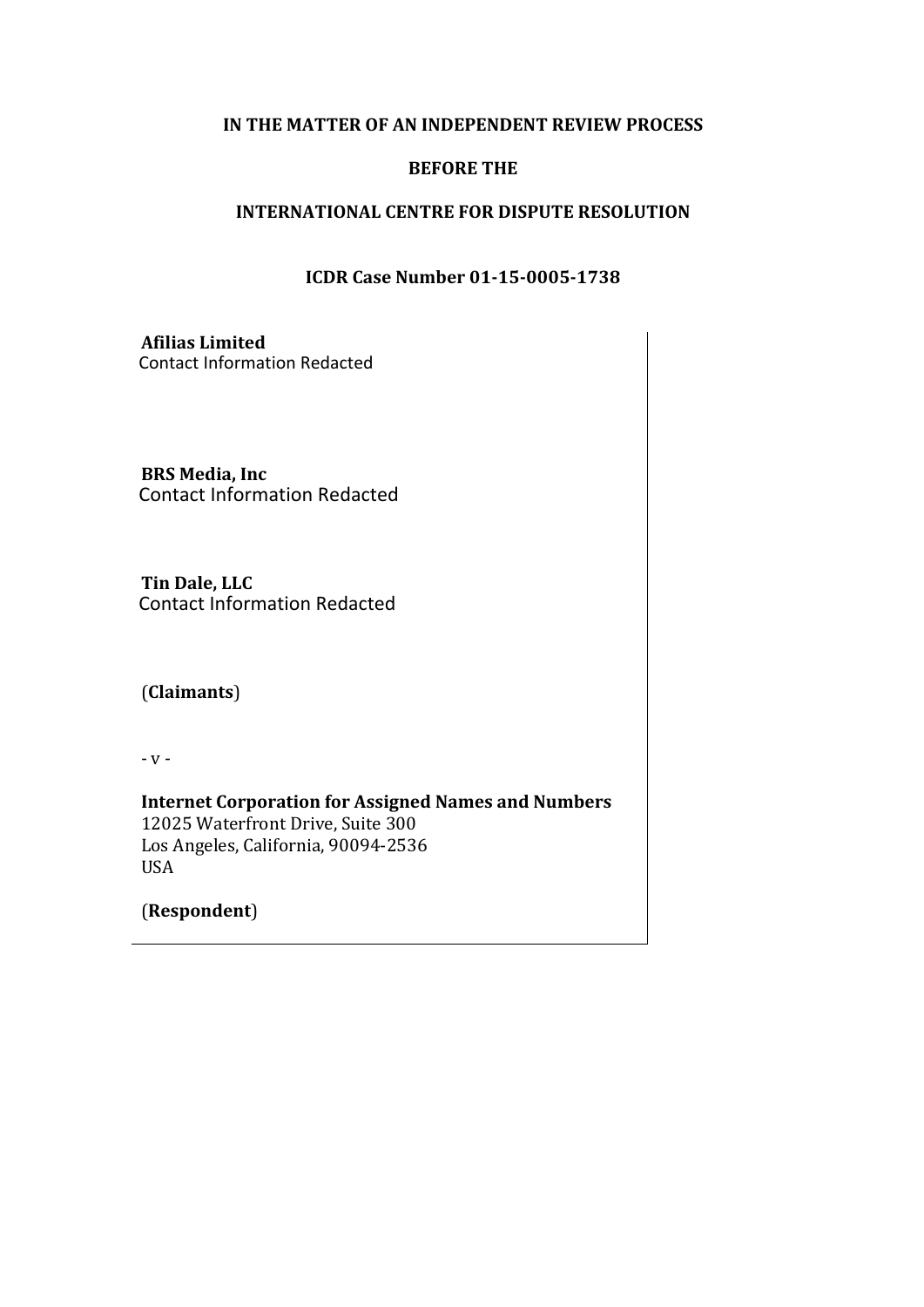## **I. INTRODUCTION**

1. Afilias Limited, BRS Media, Inc., and Tin Dale, LLC hereby submit a joint Request for Independent Review

# **II. PARTIES**

## **A. Claimants**

2. Claimants in these proceedings are:

- a. Afilias Limited, incorporated in Dublin, Ireland;
- b. BRS Media, Inc., incorporated in San Francisco, CA, USA; and
- c. Tin Dale, incorporated in Delaware, USA.

3. All Claimants are applicants for the .RADIO gTLD, and are represented in these proceedings by:

Bart Lieben Contact Information Redacted

4. Claimants' preferred method of communication in these Proceedings is both via email and, if and when hardcopies need to be exchanged, by regular mail on the above address.

# **B. Respondent**

5. The Respondent is the Internet Corporation for Assigned Names and Numbers. ICANN's contact details are:

Internet Corporation for Assigned Names and Numbers 12025 Waterfront Drive, Suite 300 Los Angeles, CA 90094-2536 Tel: +1 310 301 5800 Fax: +1 310 823 8649 

# **III. BACKGROUND OF THE INTERESTED PARTIES**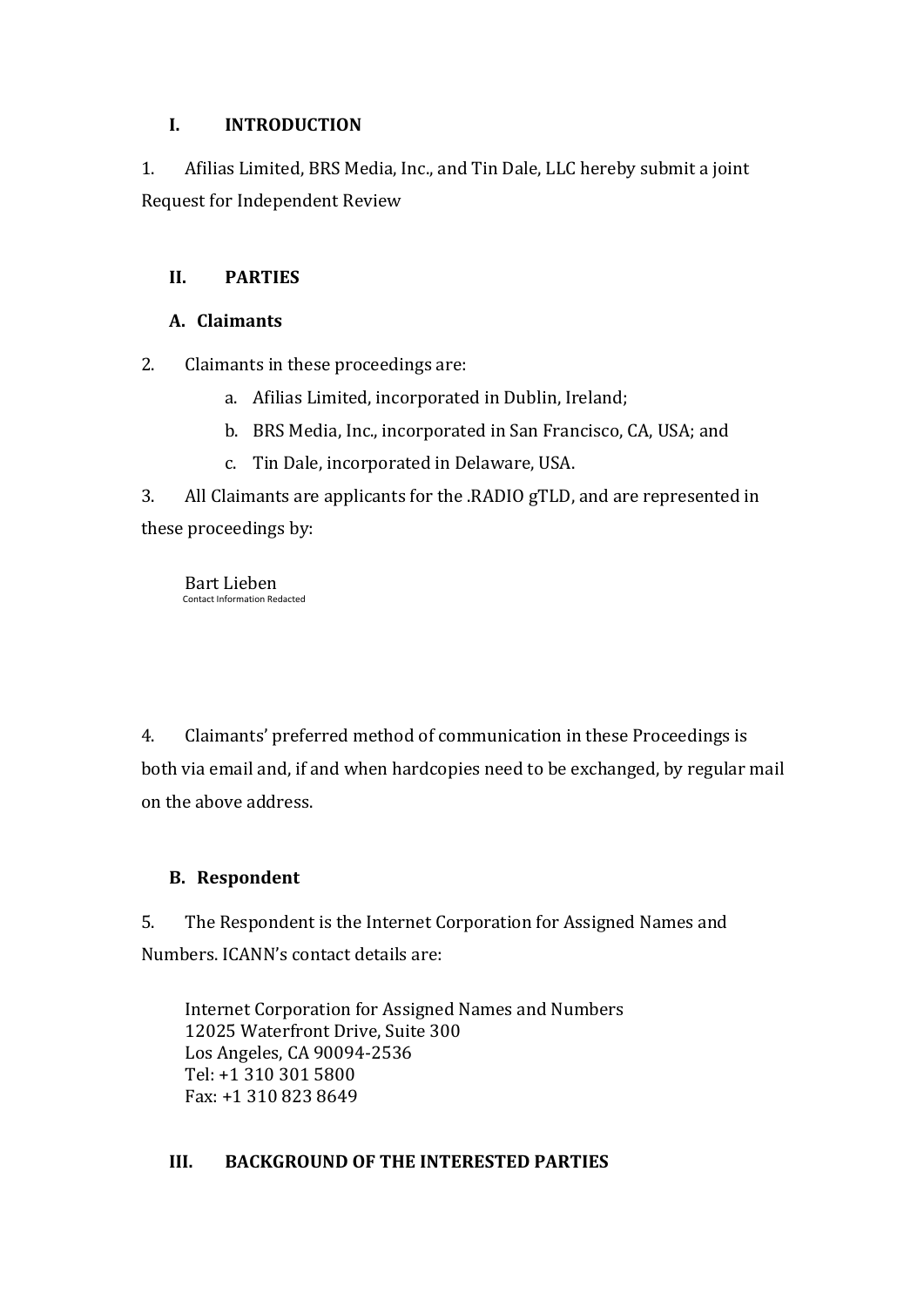#### **A. Claimants**

6. As referred to above, all Claimants are applicants for the .RADIO gTLD, having submitted so-called "standard" applications for this extension in in the context of ICANN's New gTLD Program.<sup>1</sup>

7. Following publication of all applied-for new gTLD strings in the fall of 2012. it appears that the European Broadcasting Union ("EBU") has submitted a socalled "community-based" application for the .RADIO gTLD. This application, bearing Application ID  $# 1-1083-39123$ , is referenced to herein as the "EBU Application".2

8. Notwithstanding the various inconsistencies and factually incorrect information contained in the EBU Application, as well as the vast opposition by many, the Economist Intelligence Unit ("EIU") the firm appointed by ICANN to review whether applicants for new gTLDs who indicated to be subjected to "Community Priority Evaluation" has determined on September 10, 2014 that the EBU Application met the conditions for being approved as a communitybased gTLD (hereinafter: the "EIU Determination").<sup>3</sup> This EIU Determination was subsequently accepted by ICANN, apparently without ICANN further reviewing the contents of this EIU Determination, the information on which it was based and/or the process used by the EIU in this respect.

9. This Request is submitted pursuant to Article IV, Section 3 of the Bylaws for the Internet Corporation for Assigned Names and Numbers ("ICANN"), the International Arbitration Rules of the International Centre for Dispute Resolution ("ICDR Rules")<sup>4</sup> and the Supplementary Procedures for Internet Corporation for Assigned Names and Numbers Independent Review Process (the "Supplementary Procedures").<sup>5</sup> By way of this Request, Claimants seek relief from the harm they have suffered as a result of the actions, inaction and decisions of the ICANN Board of Directors, and more in particular ICANN's Board Governance Committee ("BGC") in violation of ICANN's Articles of

<sup>&</sup>lt;sup>1</sup> See **Annex 1**, which contains the application status for – amongst other extensions – the .RADIO gTLD.

<sup>2</sup> *See* https://gtldresult.icann.org/application-result/applicationstatus/applicationdetails/1468; **Annex 2A** and **Annex 2B**.

<sup>3</sup> *See* **Annex 3**.

<sup>4</sup> *See* **Annex 4A**.

<sup>5</sup> *See* **Annex 4B**.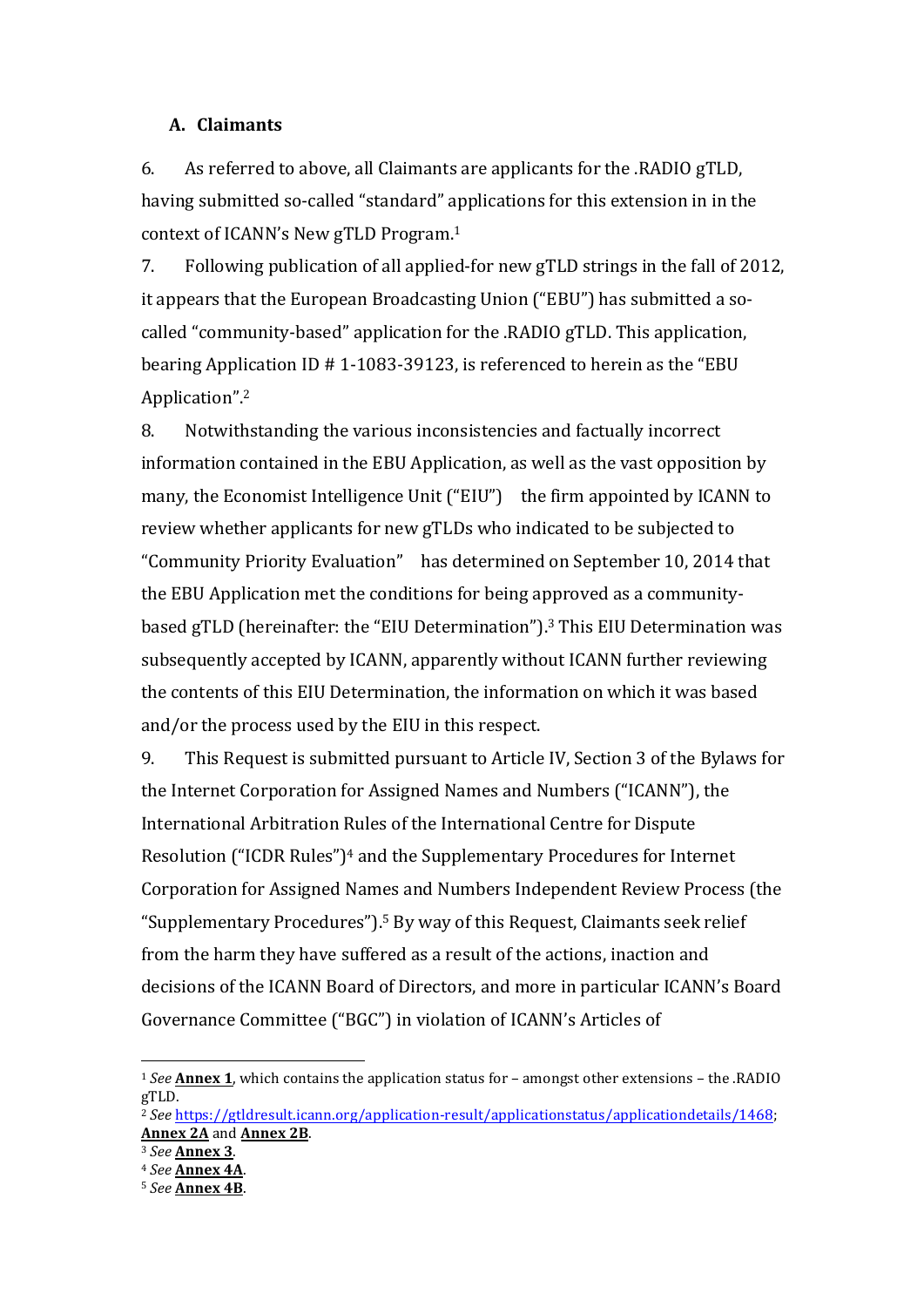Incorporation,<sup>6</sup> Bylaws,<sup>7</sup> gTLD Applicant Guidebook ("AGB"),<sup>8</sup> ICANN's Top-Level Domain Application Terms and Conditions,<sup>9</sup> and principles of international law. 10. Specifically, Claimants seek review of (i) ICANN's decision to accept the findings contained in the EIU Determination; (ii) the BGC's Determination to reject Claimants' Request for Information submitted in accordance with ICANN's Documentary Information Disclosure Policy and their Request for Reconsideration; and (iii) ICANN's decision to award community-based status to the EBU Application, which may ultimately lead to resolving the .RADIO contention set and the EBU entering into a Registry Agreement for operating the .RADIO gTLD.

#### **B. ICANN**

11. The Internet Corporation for Assigned Names and Numbers, founded in 1998, has as its mission to ensure a stable and unified global Internet. One of its key responsibilities is introducing and promoting competition in the registration of domain names, while ensuring the security and stability of the domain name system (DNS).

#### **IV. PROCEDURAL ASPECTS**

12. Claimants request that this IRP be considered by a three-member panel, composed of one arbitrator selected by each party and a presiding arbitrator selected by the parties either by mutual agreement or, in the event the parties are unable to reach an agreement, selected by the parties from a list of five potential presiding arbitrators chosen by the two party-appointed arbitrators.

### **V. SUMMARY OF RELEVANT FACTS**

**A. ICANN's New gTLD Program**

<sup>6</sup> *See* https://www.icann.org/resources/pages/governance/articles-en; **Annex 5A**.

<sup>7</sup> *See* https://www.icann.org/resources/pages/governance/bylaws-en; **Annex 5B**.

<sup>8</sup> *See* https://newgtlds.icann.org/en/applicants/agb; Annex 5C.

<sup>&</sup>lt;sup>9</sup> See https://newgtlds.icann.org/en/applicants/agb/terms; Annex 5D.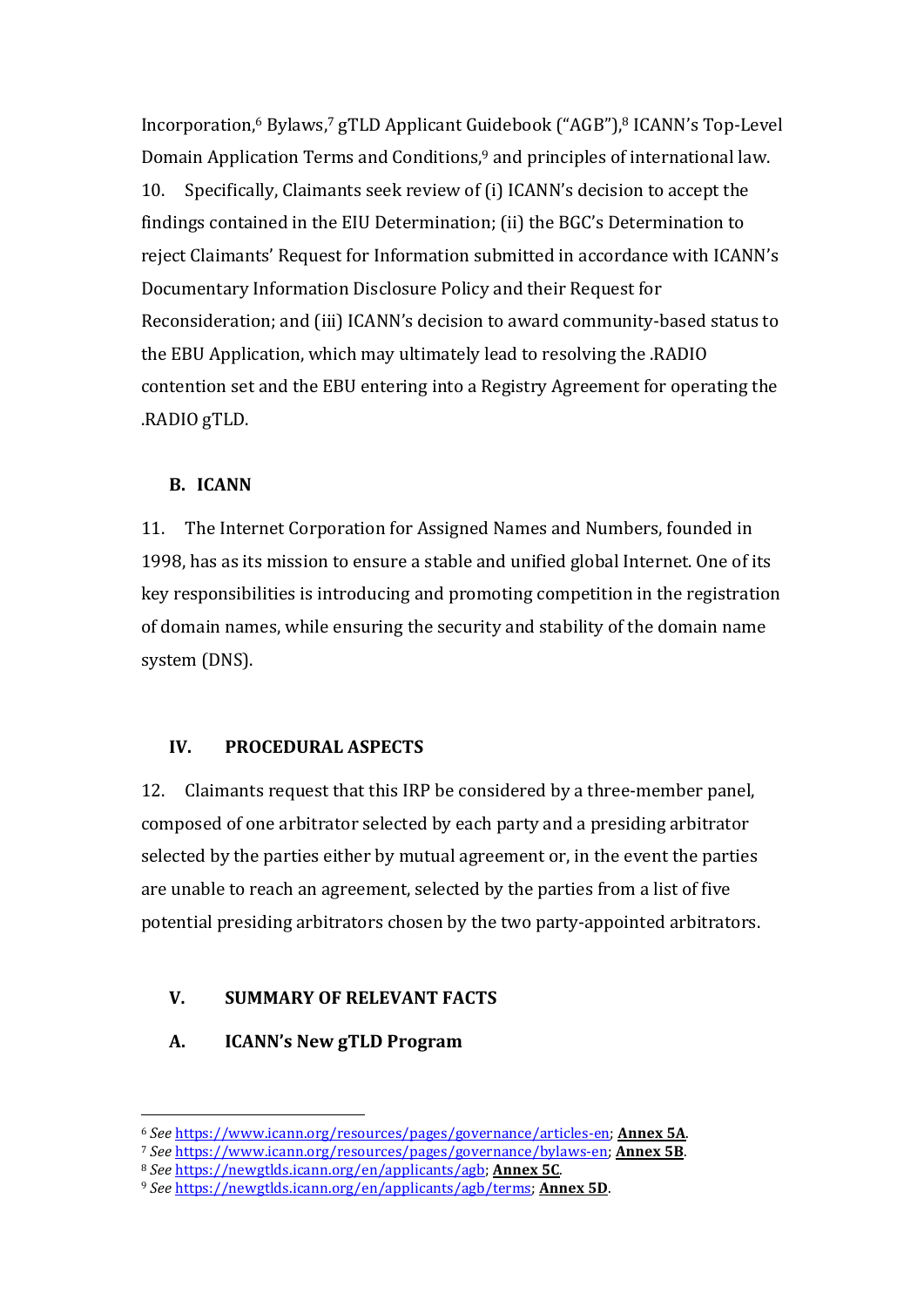13. For over a decade, ICANN has been developing its so-called New gTLD Program in order to increase competition in domain name registrations, and increase consumer choice.

14. In 2005, ICANN's Generic Names Supporting Organization (GNSO) began a policy development process to consider the introduction of new gTLDs, based on the results of trial rounds conducted in 2000 and 2003. The GNSO is the main policy-making body for generic top-level domains, and encourages global participation in the technical management of the Internet.

15. The policy development process included detailed and lengthy consultations with the many constituencies of ICANN's global Internet community, including governments, civil society, business and intellectual property stakeholders, and technologists.

16. In 2008, the ICANN Board adopted 19 specific policy principles, recommendations and implementation guidelines developed by ICANN's Generic Names Supporting Organization (GNSO) for implementing new gTLDs, with certain allocation criteria and contractual conditions.<sup>10</sup>

#### **B.** Development and Finalization of the Applicant Guidebook

17. After approval of the GNSO's policy principles, recommendations and implementation guidelines, ICANN undertook an open, inclusive, and transparent implementation process to address stakeholder concerns, such as the protection of intellectual property and community interests, consumer protection, and DNS stability. This work included public consultations, review, and input on multiple draft versions of the Applicant Guidebook, as provided for in ICANN's operating principles.

18. In June 2011, ICANN's Board of Directors approved the Guidebook and authorized the launch of the New gTLD Program. The program's goals include enhancing competition and consumer choice, and enabling the benefits of innovation via the introduction of new gTLDs, including both new ASCII and internationalized domain name (IDN) top-level domains.

<sup>10</sup> *See* http://gnso.icann.org/en/issues/new-gtlds/pdp-dec05-fr-parta-08aug07.htm; Annex 6.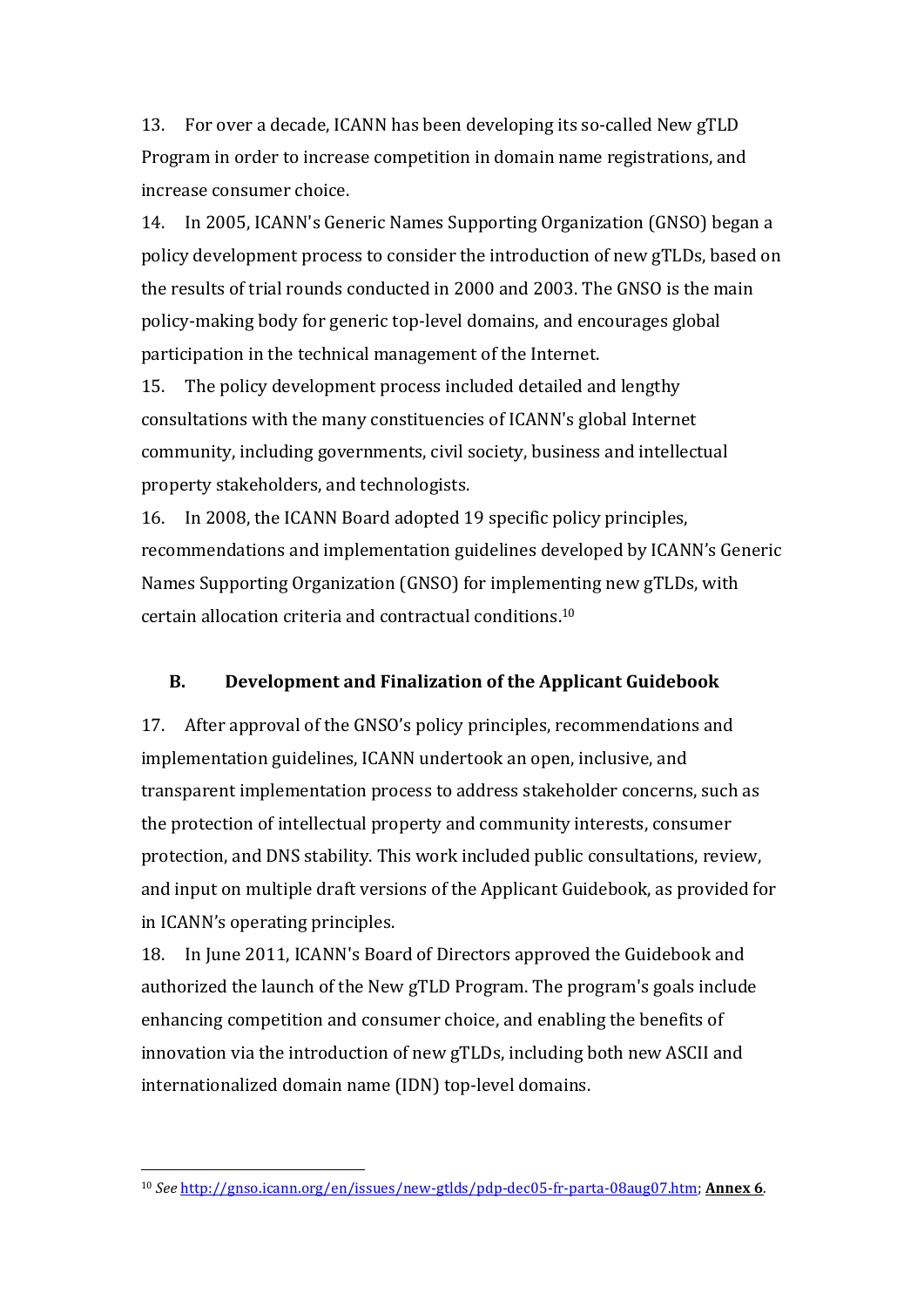19. The application window opened on January 12, 2012, and ICANN received 1,930 applications for new gTLDs.

20. On 17 December 2012, ICANN held a prioritization draw to determine the order in which applications would be processed during Initial Evaluation and subsequent phases of the program. These applications were processed by ICANN staff and evaluated by expert, independent third-party evaluators according to priority numbers.

21. ICANN published the final version of the Applicant Guidebook on June 4, 2012, which is almost two months after the closing of the application round for new gTLDs (which was on April 12, 2012).<sup>11</sup>

### **C. About Community Priority Evaluation**

22. Community Priority Evaluation ("CPE") is a method to resolve string contention, described in full detail in section 4.2 of the Applicant Guidebook (AGB). According to the AGB, Community Priority Evaluation will only occur if a so-called "community-based application" is both in contention and elects to pursue CPE. 

23. In order to qualify as a community-based application, the applicant must  $(i)$ have answered specific questions in the application form put at the disposal by ICANN during the application round, and (ii) have indicated to ICANN that the application should be subject to CPE. Additional fees of up to USD 22,000 are due for participating in CPE.

24. According to the AGB, a community-based application must receive a score of at least 14 out of 16 points in order to be confirmed by ICANN as being community-based. The direct effect of such acknowledgement is that such application prevails over any standard application for the same or confusingly similar gTLD application.

25. The evaluation itself, which includes the scoring of the application as explained above, is an independent analysis conducted by a panel selected by ICANN.

<sup>11</sup> *See* https://newgtlds.icann.org/en/applicants/agb.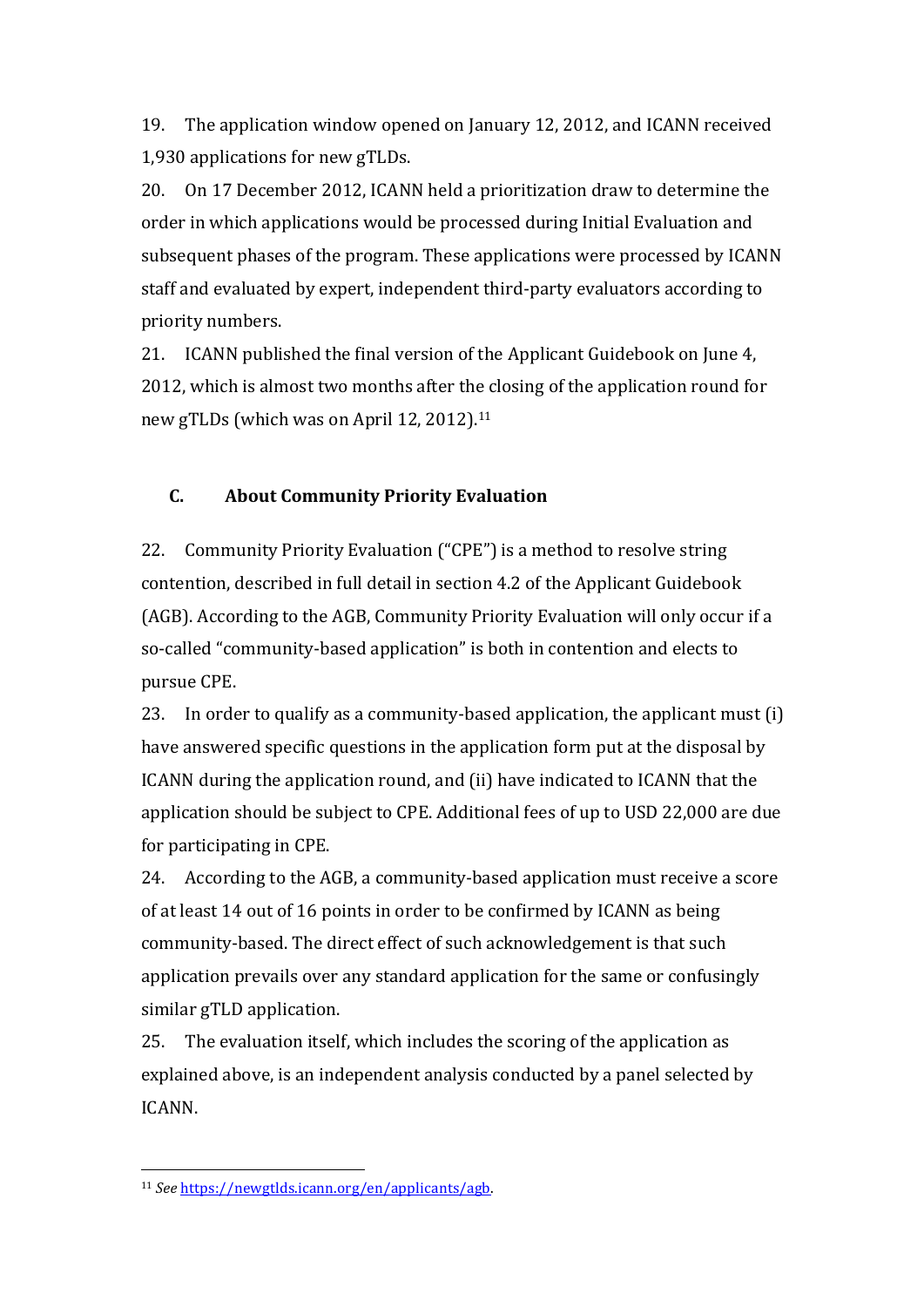## **D.** The EIU Was Selected As The Sole Community Priority Evaluator **For Community-Based Applications**

26. On July 31, 2009, ICANN published on its website a "Call for Expressions of Interest (EOIs) for a New gTLD Community Priority Evaluation Panel formerly Comparative Evaluation Panel", inviting providers to submit their proposals on how to "conduct the comparative evaluation of applications in contention".<sup>12</sup> 27. The selection criteria for independent evaluators have been published included, amongst other criteria, the following:

Criterion 4: "Considering the comparative evaluation criteria defined in *Module* 4 of the Applicant Guidebook and described in Section 3 of this *document, the provider must propose a panel that is capable of:* 

- a. exercising consistent and somewhat subjective *judament* in making *its* evaluations, (the Guidebook criteria seeks to make the judgment *as objective as possible)*
- b. reaching conclusions that are compelling and defensible, and *documenting the way in which it has done so in each case."*

Criterion 7: "The evaluation process for selection of new *qTLDs* will respect *the principles of fairness, transparency, avoiding potential conflicts of interest, and non-discrimination."*<sup>13</sup>

28. Furthermore, in its response to the requirements set out in the EOI, the applicant had to provide "A statement of the candidate's plan for ensuring fairness, *nondiscrimination and transparency."* <sup>14</sup>

29. Later on, ICANN awarded the contract for performing Community Priority Evaluations to the Economist Intelligence Unit ("EIU"). The EIU was selected for this role because it offers premier business intelligence services, providing political, economic, and public policy analysis to businesses, governments, and organizations across the globe. $15$ 

 <sup>12</sup> *See* https://archive.icann.org/en/topics/new-gtlds/eoi-commun-priority-31jul09-en.pdf; **Annex 8**. 

<sup>&</sup>lt;sup>13</sup> https://archive.icann.org/en/topics/new-gtlds/eoi-commun-priority-31jul09-en.pdf, page 5; **ibid**.

<sup>&</sup>lt;sup>14</sup> https://archive.icann.org/en/topics/new-gtlds/eoi-commun-priority-31jul09-en.pdf, page 6, Requirement 5; ibid.

<sup>15</sup> *See* https://newgtlds.icann.org/en/applicants/cpe.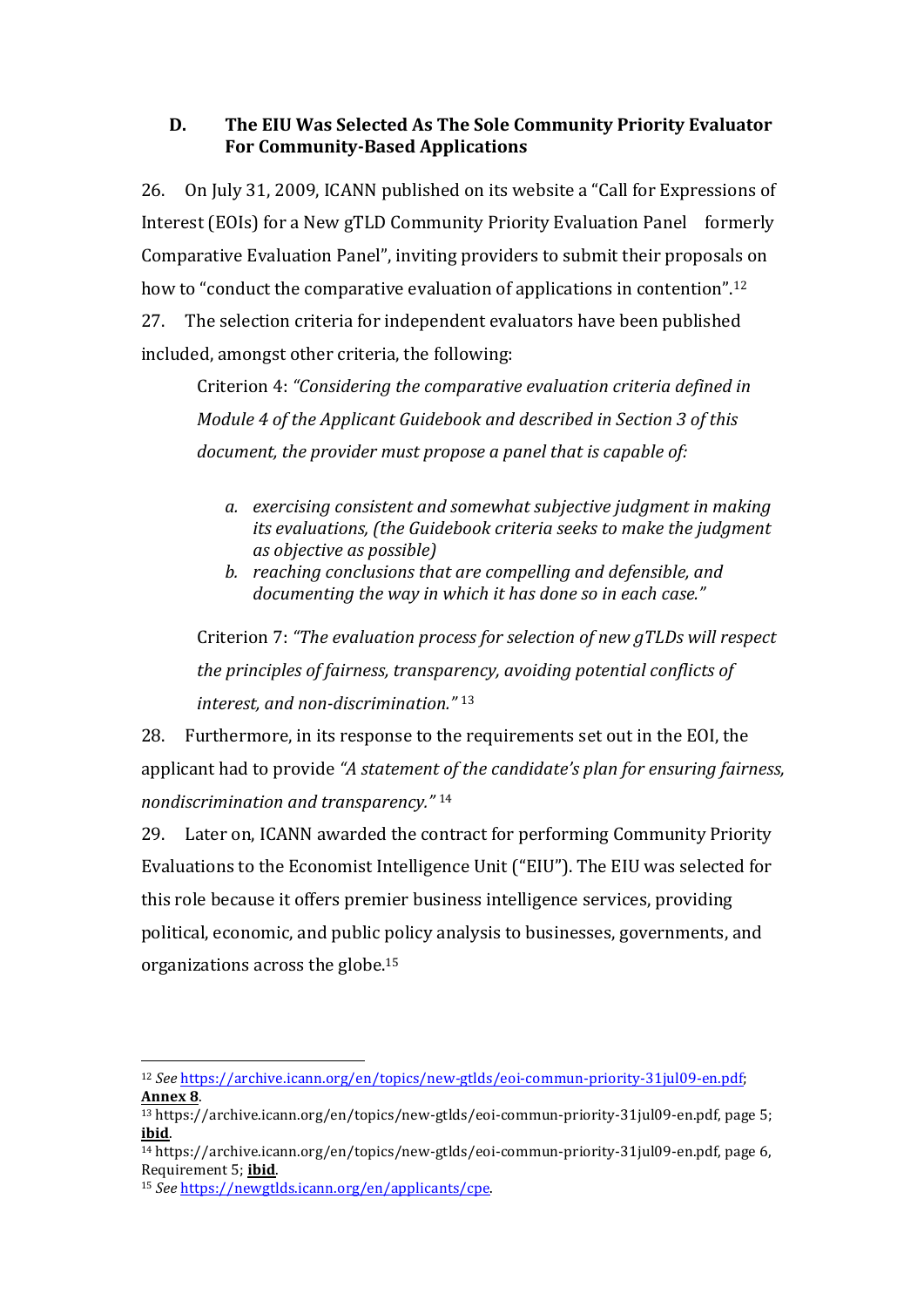30. On August 16, 2013, the EIU published a set of draft Guidelines that panelists will use to score Community-based applicants.<sup>16</sup>

## E. **ICANN Received Four Applications for the .RADIO gTLD**

31. In the context of ICANN's New gTLD Program, ICANN has received the following applications for the .RADIO gTLD:

the European Broadcasting Union's (hereinafter referred to as the "EBU") "community-based" application (Application ID 1-1083-39123) (hereinafter referred to as the "EBU Application"); Afilias Limited's "standard" application (Application ID 1-868-75631); BRS Media, Inc.'s "standard" application (Application ID 1-994-75477); Tin Dale's "standard" application (Application ID 1-1593-8224).<sup>17</sup>

# **F.** The European Broadcasting Union Became a Member of ICANN's **Governmental Advisory Committee**

32. The European Broadcasting Union is a not-for-profit organization that has been established by an alliance of mostly public service media entities / broadcasters. According to the EBU's website, the EBU has 73 active members in 56 countries, and 34 associate members in 20 countries.<sup>18 19</sup>

33. The full name of the EBU clearly states that they are (i) a European-centric entity, and (ii) an association that is focused on broadcasting. Broadcasting is defined as "the distribution of audio and/or video content to a dispersed audience via any electronic mass communications medium, but typically one using the electromagnetic spectrum (radio waves), in a one-to-many model".<sup>20</sup> 34. On June 28, 2012, ICANN's Governmental Advisory Committee (GAC) granted the EBU an "Observer" status, making it one of the very few applicants for new gTLDs who have access to the GAC meetings and the Committee as a

 <sup>16</sup> *See* http://newgtlds.icann.org/en/applicants/cpe/panel-process-07aug14-en.pdf; **Annex 7**. <sup>17</sup> *See* **Annex 1**.

<sup>18</sup> http://www3.ebu.ch/about/members.

<sup>19</sup> http://www3.ebu.ch/about/members?type=associate.

<sup>&</sup>lt;sup>20</sup> See: http://dictionary.reference.com/browse/broadcasting;

http://www.thefreedictionary.com/broadcasting; https://en.wikipedia.org/wiki/Broadcasting; http://www.merriam-webster.com/dictionary/broadcast.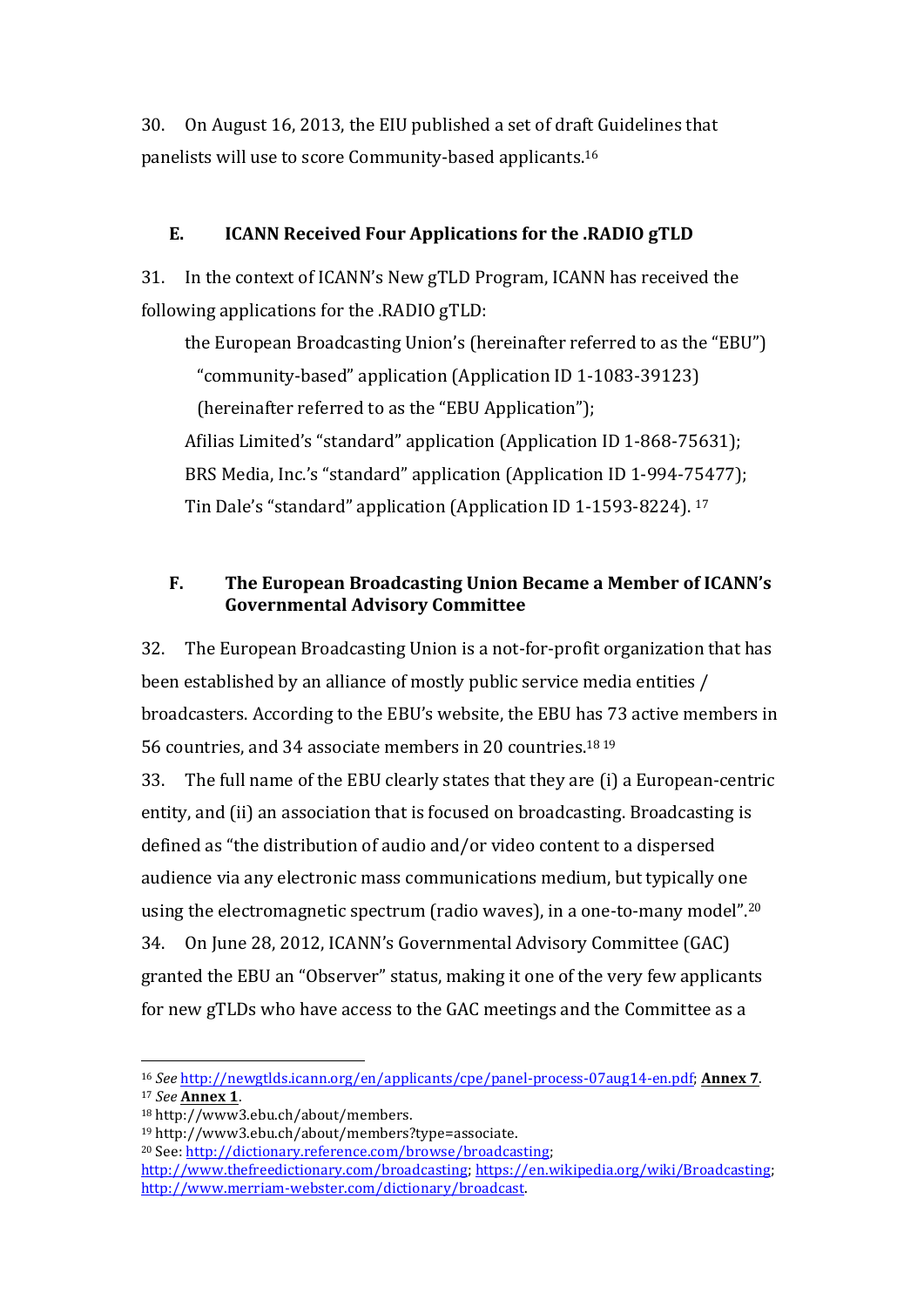whole.<sup>21</sup> This appointment was considered by many a conflict of interest, especially in the light of the the GAC publishing on April 11 of 2013 its so-called "Beijing Communiqué", in which specific safeguards have been demanded from ICANN in relation to a number of new gTLDs, including the .RADIO gTLD.<sup>22</sup>

# G. The EIU Awarded a Passing Score to the Community-Based **Application Submitted by the European Broadcasting Union**

35. Following the On September 10, 2014, ICANN's Community Priority Evaluation panel published its Determination stating that the EBU's Application for the .RADIO gTLD obtained a passing score of 14 out of 16 points, and hence prevailed in Community Priority Evaluation. This determination was posted on ICANN's website under URL

https://www.icann.org/sites/default/files/tlds/radio/radio-cpe-1-1083-39123 en.pdf (hereinafter referred to as the "EIU Determination", a copy whereof has been attached to this Reconsideration Request as **Annex 10**).

36. The immediate effect of this EIU Determination seems to be that each of the Claimants' applications for the .RADIO gTLD will no longer be considered by ICANN. This is demonstrated by the fact that ICANN changed the status of each of their applications has been changed to "Will Not Proceed", as is reflected on their respective Application Status pages published by ICANN.<sup>23</sup>

# **H.** Claimants Invoked ICANN's Transparency And Accountability **Mechanisms, To No Avail**

37. Being directly affected by the EIU Determination, for the reasons set out below, Claimants invoked two of ICANN's Transparency and Accountability Mechanisms, by submitting in parallel a Request for Information under ICANN's Documentary Information Disclosure Policy and a Request for Reconsideration. 38. ICANN's Documentary Information Disclosure Policy (DIDP) *"is intended to ensure that information contained in documents concerning ICANN's operational*

<sup>21</sup> See **Annex 11**.

<sup>22</sup> See https://www.icann.org/en/system/files/correspondence/gac-to-board-11apr13-en.pdf; **Annex 9**. <sup>23</sup> **Ibid**.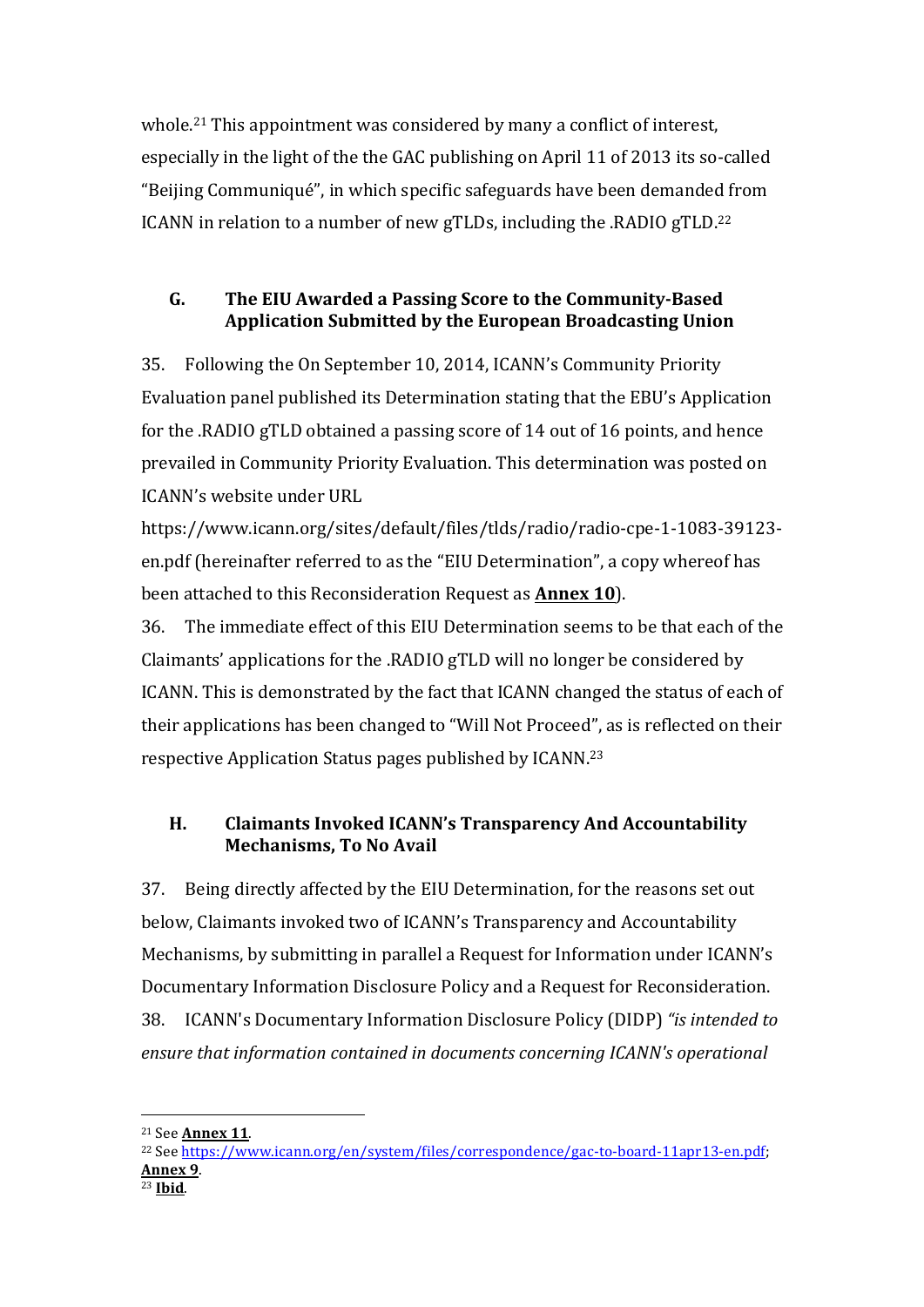*activities, and within ICANN's possession, custody, or control, is made available to the public unless there is a compelling reason for confidentiality."*<sup>24</sup>

39. Furthermore, the Request for Reconsideration process is a mechanism provided by Article IV, Section 2 of the ICANN Bylaws, "by which any person or entity materially affected by an action (or inaction) of ICANN may request review or reconsideration of that action by the Board. According to the criteria developed *for this process, "any person or entity may submit a request for reconsideration or review of an ICANN action or inaction ("Reconsideration Request")* to the extent that the person or entity has been adversely affected by:

- a. one or more staff actions or inactions that contradict established *ICANN policy(ies)*; *or*
- *b.* one or more actions or inactions of the ICANN Board that have been taken or refused to be taken without consideration of material *information, except where the party submitting the request could* have submitted, but did not submit, the information for the Board's *consideration at the time of action or refusal to act; or*
- *c.* one or more actions or inactions of the ICANN Board that are taken as a result of the Board's reliance on false or inaccurate material *information."25*

40. Claimants' Request for Information, with reference number 20140926-01. was submitted by Claimants on September 26, 2014.<sup>26</sup>

41. Considering the fact that Claimants did not have access to certain information relating to the EIU Determination, they requested ICANN in their Initial Request for Reconsideration to suspend this process in view of the possibility or even likelihood of ICANN providing additional information they requested in the context their Request for Information under the Documentary Information Disclosure Process.<sup>27</sup>

42. However, ICANN rejected all of Claimants' Requests for Information, referring mainly to the fact that the information requested by Complainants

- <sup>25</sup> https://www.icann.org/resources/pages/mechanisms-2014-03-20-en.
- <sup>26</sup> *See* **Annex 12**.

<sup>24</sup> https://www.icann.org/resources/pages/didp-2012-02-25-en. 

<sup>27</sup> *See* **Annex 13**.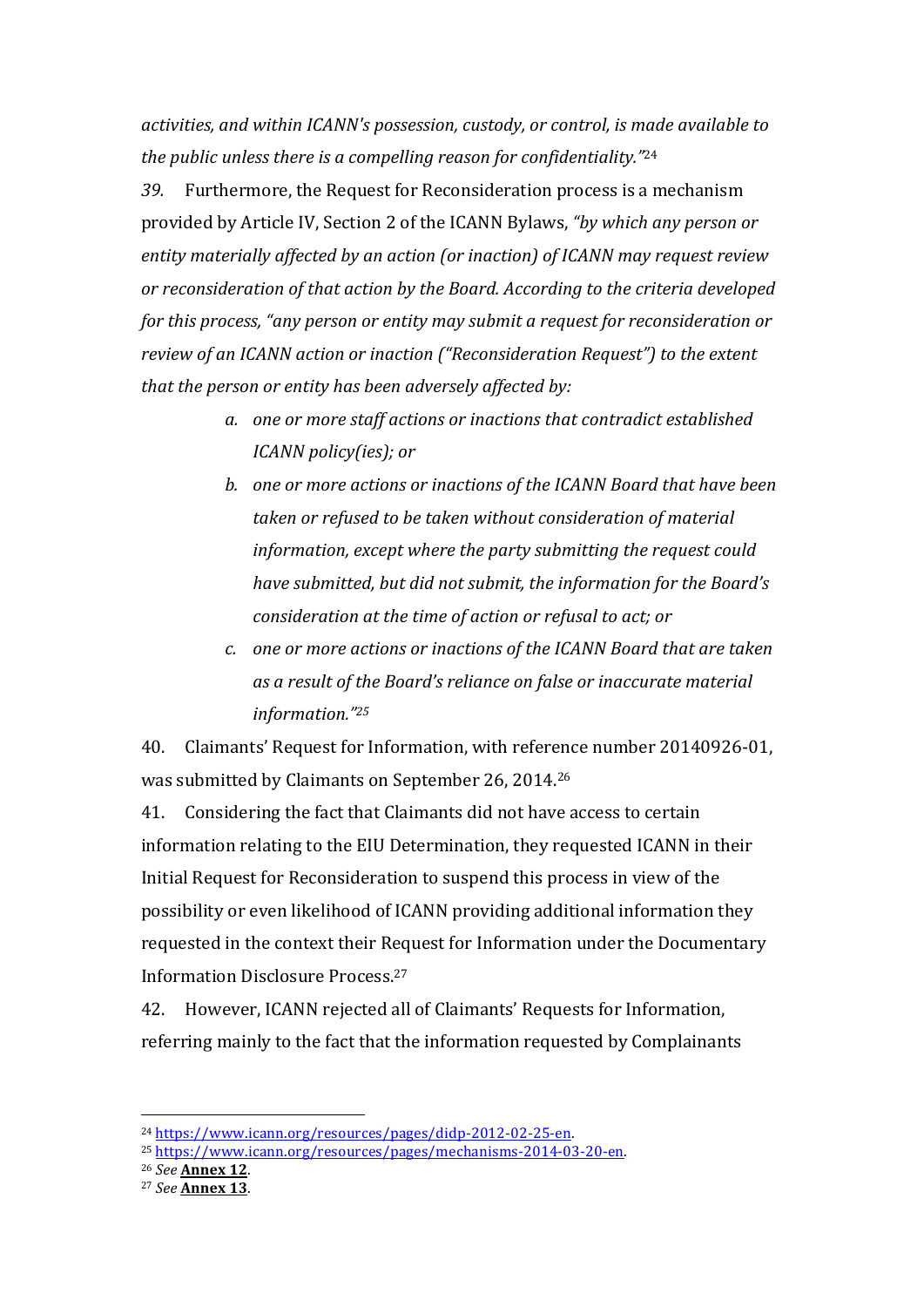could not be disclosed since such information met ICANN's Standards for Nondisclosure.28

43. Claimants filed their Revised Request for Reconsideration on November 10, 2014.29

44. ICANN's Board Governance Committee also rejected Claimants' Request for Reconsideration on January 20, 2015, for the reasons set out below.<sup>30</sup>

## **CLAIMANTS' ARGUMENTS IN LIGHT OF THE BGC DETERMINATION OF**

## I. The CPE Did Not Adhere To Applicable Policies And Procedures **In Rendering The CPE Report**

45. The first reason for the BGC to reject Claimants' Reconsideration Request is that "[t]he Requesters' arguments regarding the CPE Panel's Report reflect only their disagreement with the CPE Panel's conclusions and scoring. The fact that the *Requesters would have liked the CPE Panel to reach a different conclusion is not, however, a proper basis for reconsideration. As discussed below, the CPE Panel adhered to the applicable policies and procedures in rendering The CPE Panel's Report."*

46. Claimants disagree with this analysis, and this for the following reasons:

47. First, according to Section 6 of ICANN's Top-Level Domain Application Terms and Conditions, "[...] APPLICANT MAY UTILIZE ANY ACCOUNTABILITY *MECHANISM SET FORTH IN ICANN'S BYLAWS FOR PURPOSES OF CHALLENGING* ANY FINAL DECISION MADE BY ICANN WITH RESPECT TO THE APPLICATION. *[…]"*. 31

48. Claimaints submit that these Terms and Conditions form the basis of the legal agreement between ICANN on the one hand and the Claimants on the other hand with respect to their respective applications for the .RADIO gTLD.

49. It is clear from the wording of this provision which has been unilaterally drafted by ICANN and was not negotiable that every applicant shall be entitled

<sup>&</sup>lt;sup>28</sup> See https://www.icann.org/en/system/files/files/lieben-response-24oct14-en.pdf; **Annex 14**;  $^{29}$  See  $\frac{\text{https://www.icann.org/resources/pages/14-41-2014-09-29-en}}{\text{https://www.icann.org/resources/pages/14-41-2014-09-29-en}}$  the revised request was published on ICANN's website at https://www.icann.org/en/system/files/files/request-afiliaset-al-with-annexes-10nov14-en.pdf; Annex 15;

<sup>30</sup> https://www.icann.org/en/system/files/files/determination-afilias-et-al-20jan15-en.pdf; **Annex 16**; 

<sup>31</sup> https://newgtlds.icann.org/en/applicants/agb/terms.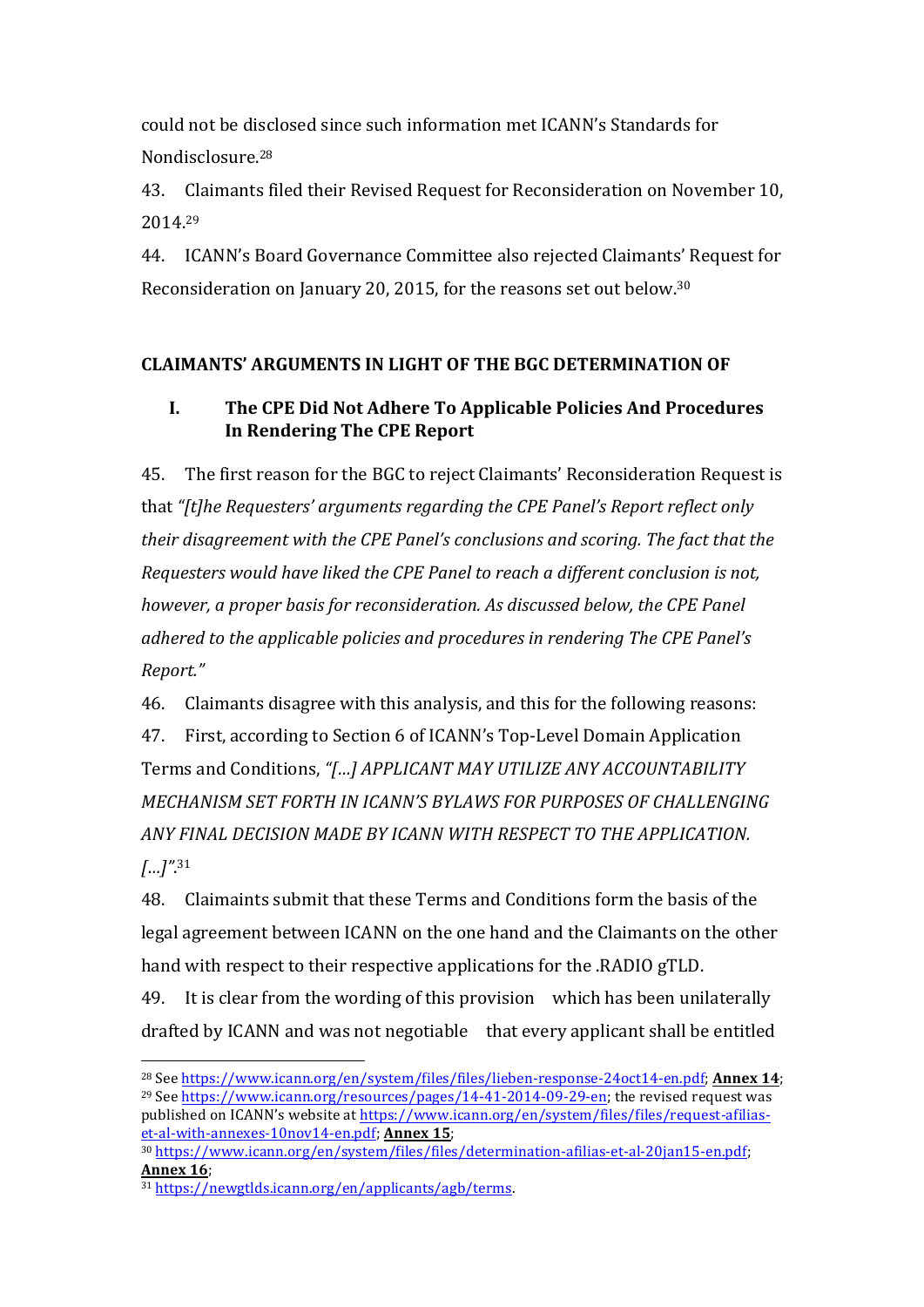to challenge *any* final decision made by ICANN in this respect. Claimants therefore state that these Terms and Conditions are clear, and that no support can be found for the limited interpretation given by the BGC.

50. Second, according to Article IV, Section 2 (c) of the ICANN Bylaws, "any *person or entity may submit a request for reconsideration or review of an ICANN action or inaction* ("Reconsideration Request") to the extent that the person or entity has been adversely affected by "[...] one or more actions or inactions of the *ICANN* Board that are taken as a result of the Board's reliance on false or *inaccurate material information."*

51. As Claimants have clearly indicated in their Initial and Revised Requests for Reconsideration, as well as their submissions in context of the Cooperative Engagement Process, the EIU has developed the EIU Determination on the basis of false or inaccurate material information. In particular, by way of summary, Claimants refer to:

- a. contradictions between the Community Definition provided for by the EBU in its application, and the definition provided for by the North American Industrial Classification System (NAICS);
- b. the EIU's determination that the term "radio" "does not have any other meaning beyond identifying the community described in the application", whereas numerous other examples can be found that this is not the case, including, for instance, the fact that the radio "device" or "receiver" has nothing to do with the "radio" community" as purported by the EBU;
- c. the fact that the EBU does not have the support from the vast majority of community members, given its limited European focus;
- d. the fact that the EBU's application did receive opposition from various "relevant" parties, including Webcaster Alliance, Inc., the International Radio Emergency Support Coalition (IRESC), and Claimants. 32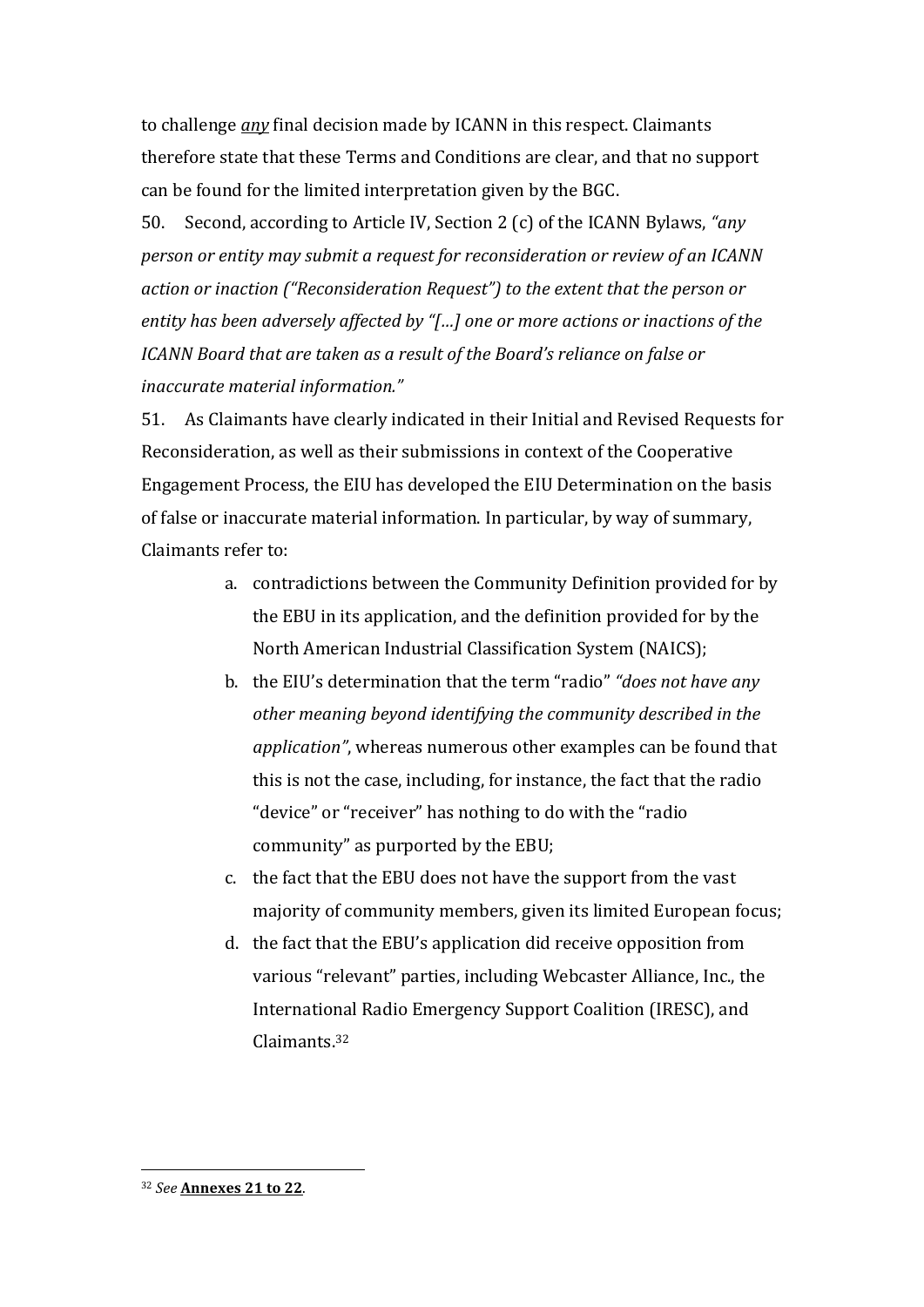## **J. ICANN** / The EIU Did Not Perform Due Diligence In Evaluating The **EBU's Application**

52. On the basis of the information contained in the EIU Determination, the Community Priority Evaluation Panel demonstrates that it has taken into account certain information that is either in the public domain or has been communicated to the EIU in the context of the Community Priority Evaluation process. The AGB indeed authorizes CEP panels to "*perform independent* research, if deemed necessary to reach informed scoring decisions".<sup>33</sup> 53. Upon information and belief, based upon the contents of the EIU Determination, it is clear that the information relied upon by the EIU were false, incomplete or materially incorrect. Claimants therefore believe that, if the EIU would have taken into account accurate and up-to-date information, it would

have come to a different conclusion, as stated in the Reconsideration Request and the submissions made in the context of the Cooperative Engagement Process.

## K. The EIU Was Not Authorized To Follow The CPE Guidelines

54. In its Determination, the BGC refers to the fact that the CPE Panel has published "supplementary guidelines ("CPE Guidelines") that provide more detailed scoring guidance, including scoring rubrics, definitions of key terms, and *specific questions to be scored"*. (BGC Determination, page 6). In the Determination, the BGC refers on various occasions that the CPE Panel has "*applied the Guidebook scoring quidelines*" apparently as opposed to the "standards governing CPE" that are "set forth in Section 4.2 of the Guidebook" (BGC Determination, pages  $6, 10, 12, 14, 15$  and  $18$ ) (emphasis added). 55. Requesters are of the opinion that the CPE Panel did not have the authority under ICANN Policy and in particular under the Applicant Guidebook to publish such additional "CPE Guidelines". Furthermore, the rules and processes for developing "ICANN Policy" have not been followed in defining these "CPE Guidelines".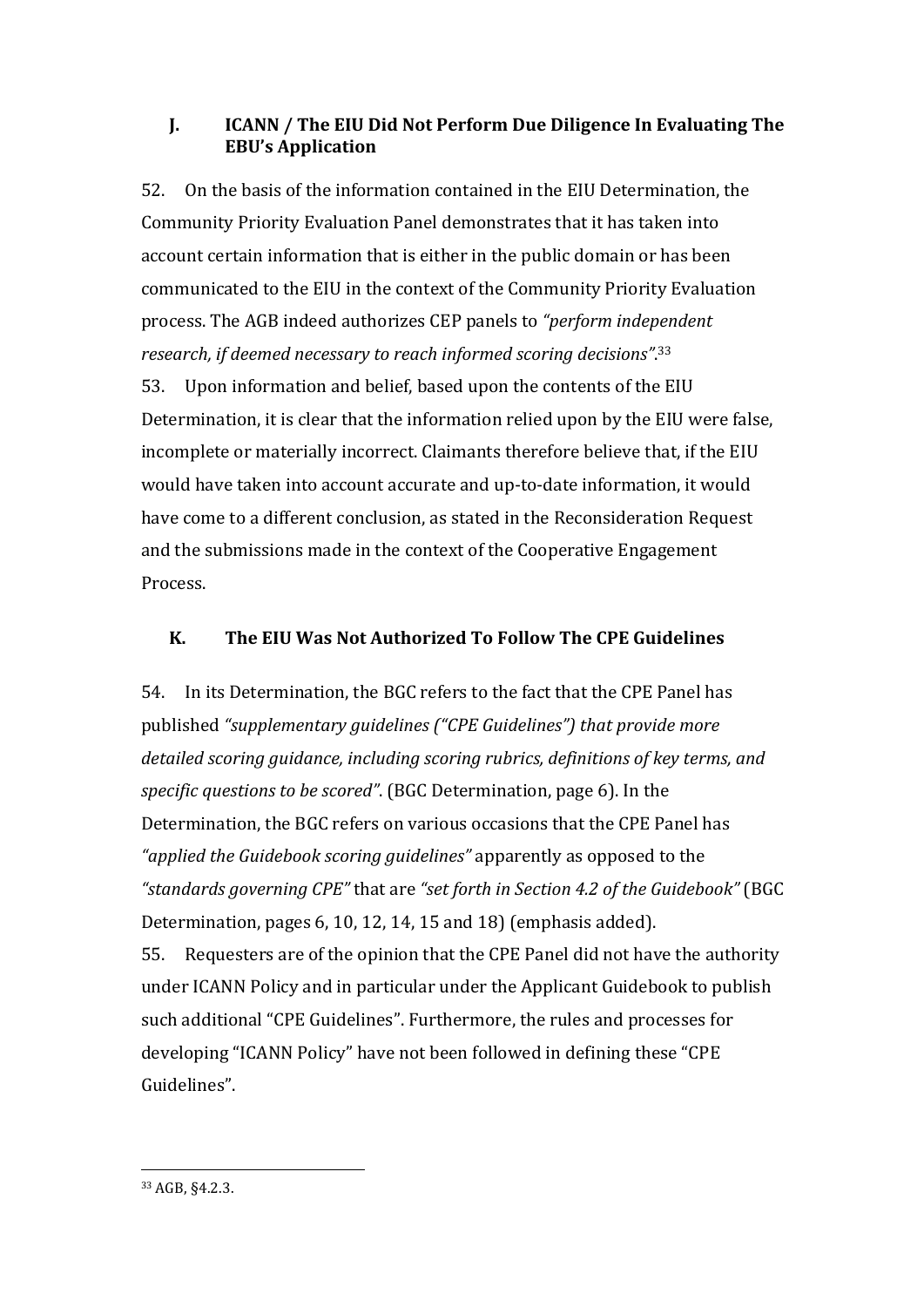56. For these two reasons alone, the CPE Guidelines cannot be considered "ICANN Policy", and should therefore have been disregarded by the EIU in developing the CPE Report and by ICANN in making the Determinations. 57. In Claimants' views, the only reference point to be used by the CPE Panel is the Applicant Guidebook.

58. In this respect, Claimants also point out to the fact that these CPE Guidelines have been published about one year and a half after the closing of the application window in April / May of 2012.<sup>34</sup> Claimants hereby refer to Recommendation 9 contained in the GNSO's Principles, Recommendations & Implementation Guidelines, according to which ICANN had to implement "[*...*] *a clear and pre-published application process using objective and measurable* criteria" for new gTLDs.35 According to Resolution 2008.06.26.02 of the ICANN Board, dated June 26, 2008, "[...] the Board [adopted] the GNSO policy recommendations for the introduction of new gTLDs

*<http://gnso.icann.org/issues/new-gtlds/pdp-dec05-fr-parta-08aug07.htm>."* <sup>36</sup> 59. In conclusion: by expressly referring to the fact that the CPE Panel has utilized its own CPE Guidelines, which do not form part of the Applicant Guidebook, nor are to be considered ICANN Policy, the CPE Panel has not applied ICANN's policies and procedures in accordance with its Bylaws. Since the BGC has expressly confirmed in the Determination that the CPE Panel has applied "the *(Applicant) Guidebook scoring guidelines and the CPE Guidelines''*, the BGC has in fact acknowledged that guidelines other than what has to be considered ICANN Policy have been followed ...

60. Given the obscurity of the evaluation and scoring process, and in the absence of further information relating to the EBU Application, Claimants are unable to determine or demonstrate that the scoring provided by the CPE Panel would have been different if these CPE Guidelines would not have been applied. In order to do this, additional factual information and documentation would be

 $34$  Reference is made to http://newgtlds.icann.org/en/applicants/cpe - CPE Resources. <sup>35</sup> http://gnso.icann.org/en/issues/new-gtlds/summary-principles-recommendationsimplementation-guidelines-22oct08.doc.pdf and http://gnso.icann.org/en/issues/newgtlds/pdp-dec05-fr-parta-08aug07.htm. 

<sup>36</sup> See ICANN Board Resolution 2008.06.26.02, available at 

https://www.icann.org/resources/board-material/resolutions-2008-06-26-en# Toc76113171, which expressly refers to the GNSO's Principles, Recommendations and Implementation Guidelines.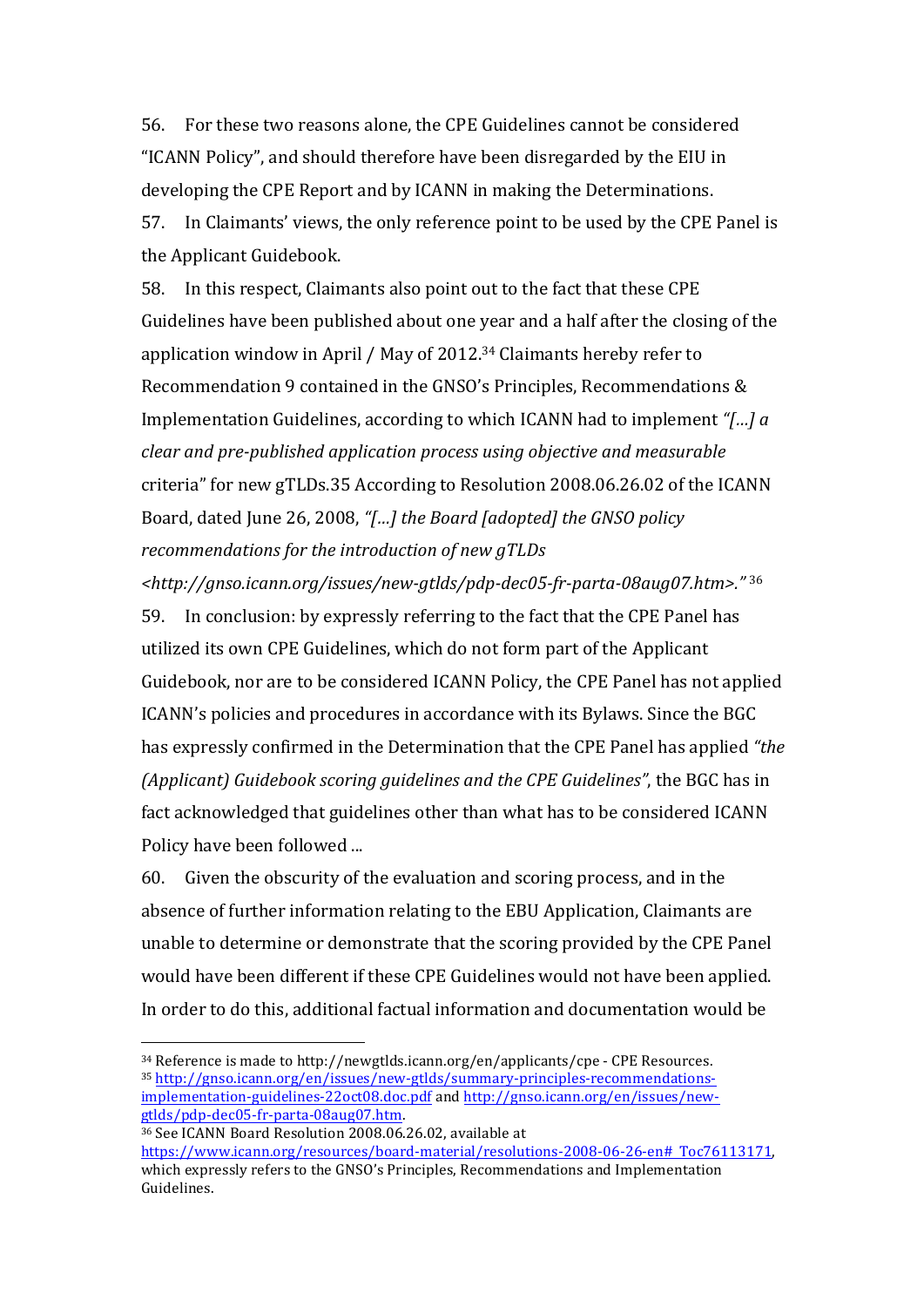required, which ICANN refused to disclose within the context of Claimants' DIDP and Reconsideration Requests.

### **L.** The BGC Determined That ICANN Staff Adhered to the DIDP and **DIDP Response Process in Finding Certain Requested Documents Subject to DIDP Nondisclosure Conditions** 37

61. This Determination and the arguments set forth therein are factually incorrect, and are contradicted by both the fact that ICANN decided to publish information requested by Claimants in the context of their Request for Information well after the timeframe for filing a Reconsideration Request, and more importantly the criteria and processes provided for in the Expressions of Interest for Community Priority Evaluation Panels expressly provided for the possibility 

62. Claimants note that on April 8, 2015 so well after having received ICANN's Response to their Request for Information and the BGC's Determination on Claimants' Reconsideration Request ICANN has published (redacted) information on its website to which it has denied access to Claimants in the context of their Request under ICANN's Documentary Information Disclosure Policy.38

63. It is clear that, by obstructing access to information requested in connection with Claimants' Request for Information, and only releasing such information after the expiry of the timeframe within which Claimants could finalize their Reconsideration Request, ICANN has clearly and undisputedly taken decisions that are not transparent and have thereby treated Claimants unfair as required by ICANN's Bylaws.

64. Therefore, by publishing the information requested, ICANN confirmed that this information was not meeting the Standards for Nondisclosure that have been published in the context of the Documentary Information Disclosure Policy, which clearly contradicts the BGC Determination.

65. Secondly, by referring to the selection criteria for independent evaluators, it is clear that ICANN initially intended to develop a transparent process, by

<sup>&</sup>lt;sup>37</sup> BGC Determination, page 19; **Annex 16**.

<sup>38</sup> See http://newgtlds.icann.org/en/applicants/cpe/eiu-contract-sow-information-08apr15en.zip.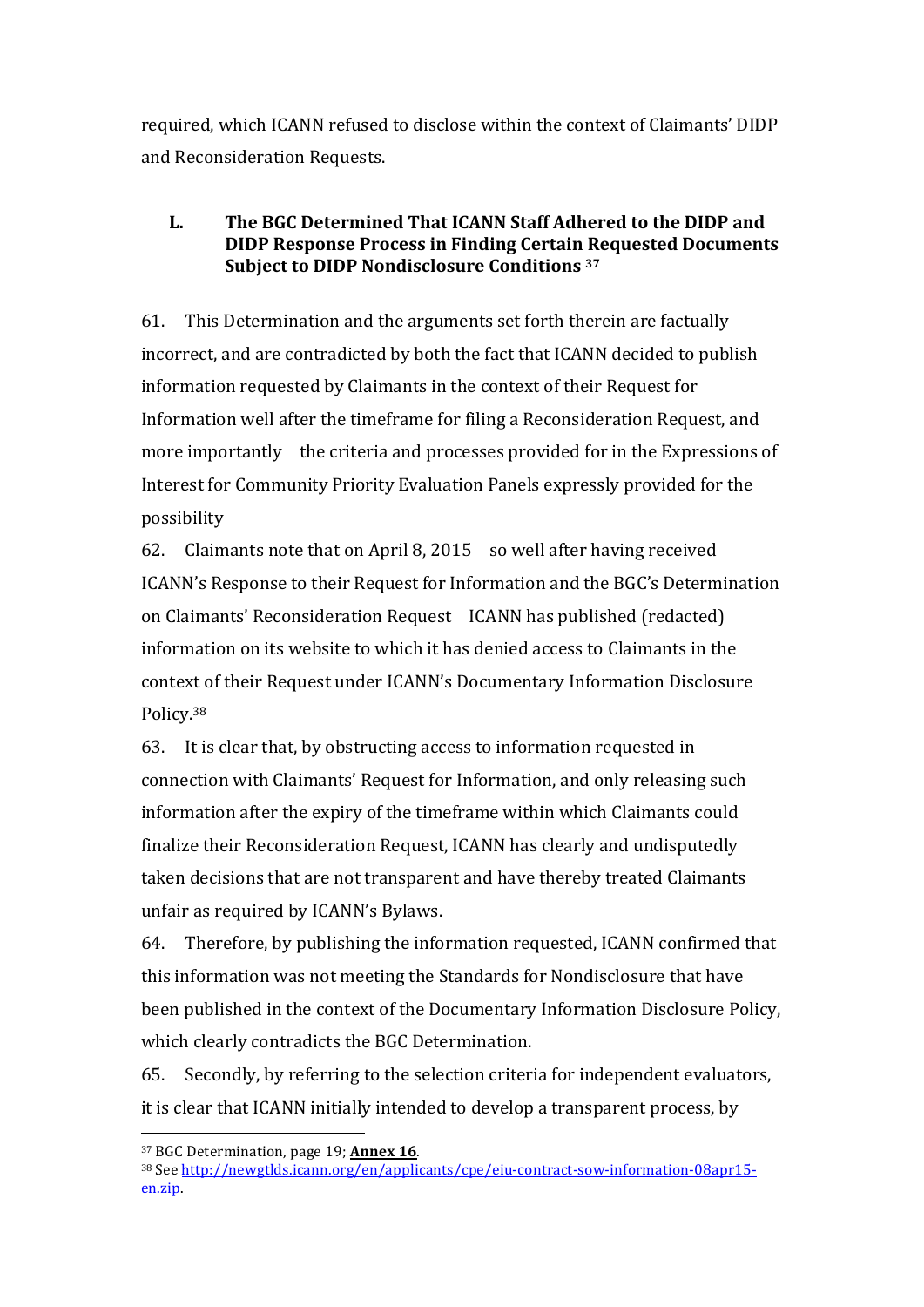requiring independent evaluators in the context of Community Priority Evaluation to take decisions that are "defensible", "reaching conclusions that are *compelling and defensible, and documenting the way in which it has done so in each case*" and, in general "respect the principles of fairness, transparency, *avoiding potential conflicts of interest, and non-discrimination".* 

66. Therefore, by invoking the Standards for Nondisclosure, Claimants are of the opinion that ICANN did not adhere to the principles of transparency that have been set forth in the ICANN Bylaws, and in particular have not applied documented policies neutrally and objectively, with integrity and fairness, as ICANN demonstrated by eventually publishing information requested by Claimants in the context of their Request for Information.

67. Consequently, Claimants have been treated unfairly and were put at a disadvantage in preparing and filing their Revised Reconsideration Request on November 11, 2014. Claimants therefore submit that ICANN has not applied documented policies neutrally and objectively, with integrity and fairness, as required by Article I, Section  $2(8)$  of its Bylaws.

### **M.** The BGC Determined That ICANN Staff Adhered to the DIDP in Finding that Certain Requested Documents Were Not in ICANN's **Possession**

68. Requesters find it hard to believe that the information on which the Community Priority Evaluation Panel based itself in developing the EIU Determination was not available to ICANN. Indeed, various documents and information published by ICANN well after the date of the BGC Determination prove otherwise:<sup>39</sup>

69. First and foremost, the EOI criteria laid down in the "Call for Expressions of Interest (EOIs) for a New gTLD Community Priority Evaluation Panel formerly Comparative Evaluation Panel" published by ICANN clearly state that Community Priority Evaluators are expected to come to "conclusions that are *compelling and defensible, and documenting the way in which it has done so in each case".*<sup>40</sup>

<sup>39</sup> See **Annexes 17 to 20**.

<sup>40</sup> See EOI Criterion #4.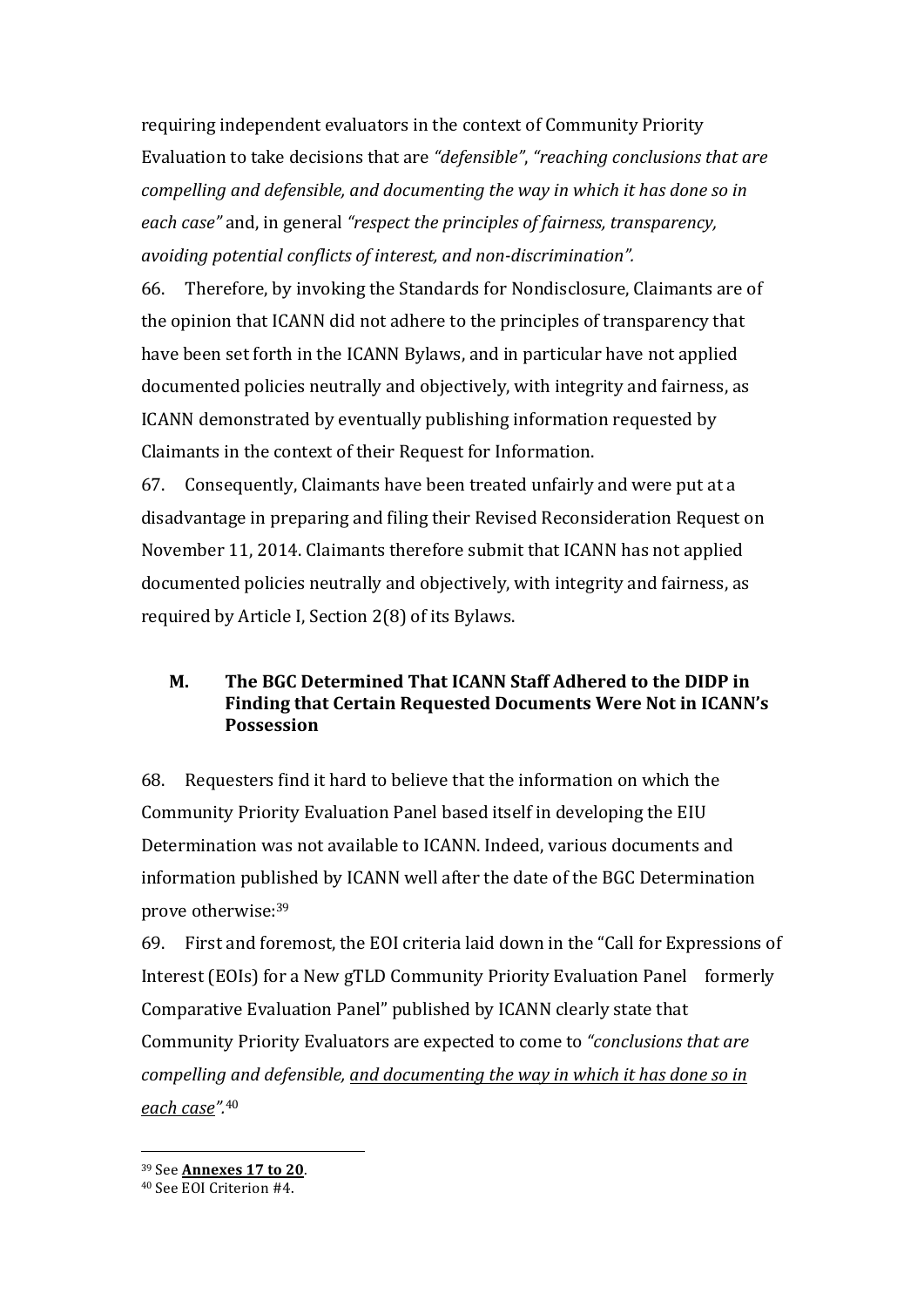70. Statement of Work #2, attached to the Economist Intelligence Unit (EIU) Consulting Agreement, contains the following arrangement between the EIU and ICANN on page 5:

"As part of the overall panel evaluation approach, Panel Firm will document their evaluation activities and results and provide a summary of the analysis *performed to reach the recommended result [...] or a score, for Community Priority applicants by question or area in the application. Documentation of the evaluation activities and results will be prepared and a summary of the* rationale for each score will be documented in the TLD Application System *(TAS)* according to guidelines established by the Program Office and agreed *on by Panel Firm.*

The detailed activities to document and summarize the Community Priority *evaluation and analysis are as follows:*

- 1. Document the evaluation and analysis for each question to demonstrate *how the Panellist determined a score for each question based on the established criteria.*
- 2. Provide a summary of the rationale and recommended score for each *question." (emphasis added)"*

71. Furthermore, the EIU committed to "provide ad-hoc support and documentation as requested by *ICANN's Quality Control function* as part of the *overall gTLD evaluation quality control process" (emphasis added)*. 41

72. Within this Quality Control function, ICANN and the EIU have agreed "to *provide support to on-going gTLD evaluation process Quality Control requirements*", which include "Access to work papers as required verifying Panel Firm's compliance".<sup>42</sup>

73. When referring to the "Panel Evaluation Key Deliverables" to be provided by the EIU, it is clear that a distinction needs to be made between, on the one hand, the "completed Evaluator Template" and the "summary of the rationale and *recommended score"* and, on the other hand, the "documentation" referred to on Pages 5 and 6. Therefore, Claimants believe that additional documentation has

<sup>&</sup>lt;sup>41</sup> See page 12 of the Economist Intelligence Unit (EIU) Consulting Agreement Statement of Work #2 - Application Evaluation Services 12MAR2012.pdf.  $42$  See page 12 of said Statement of Work.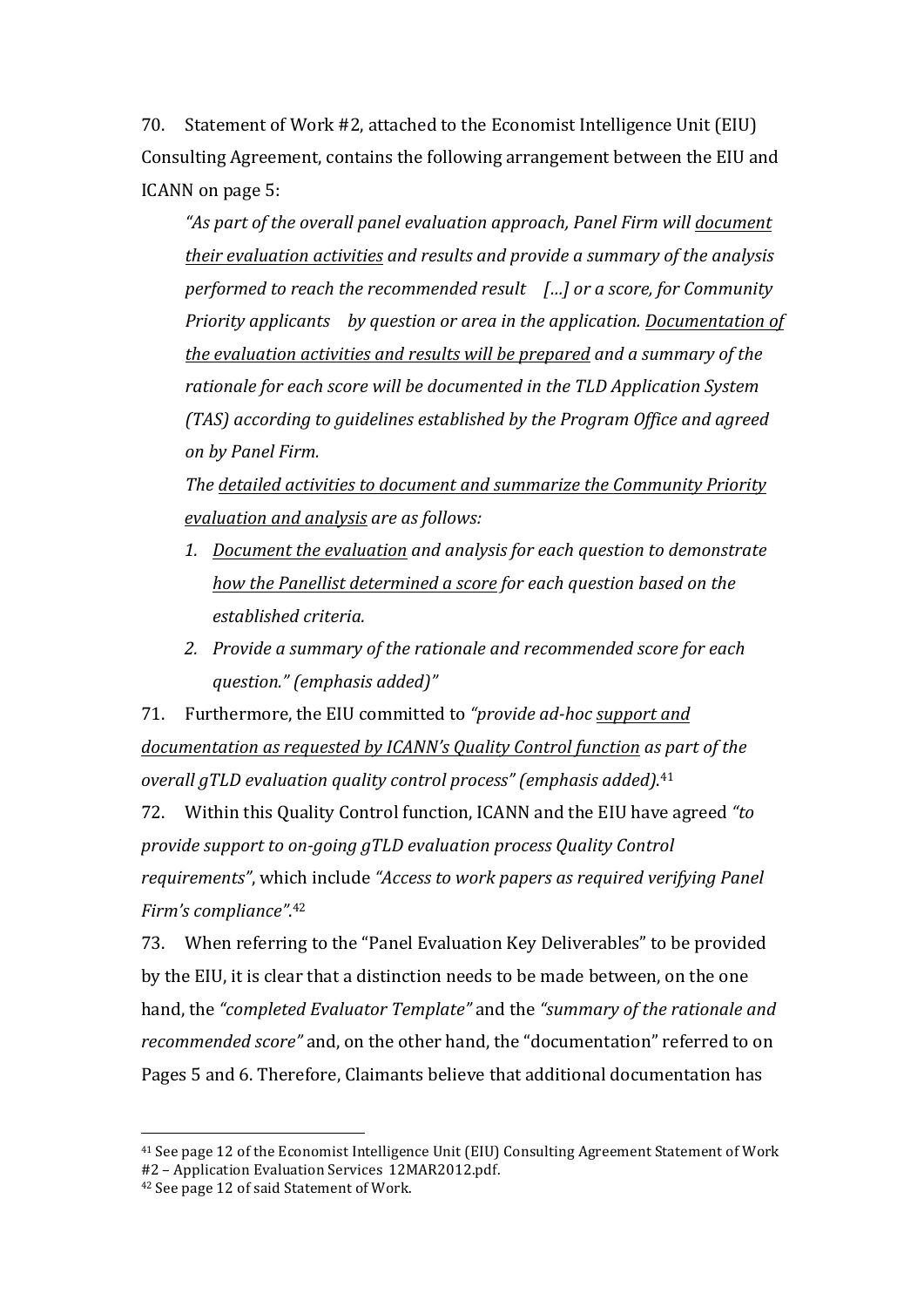been prepared by the EIU in the context of its Consulting Agreement that can be made available to ICANN upon the latter's request.

74. Therefore, in so far and to the extent ICANN Staff did not have certain documents requested by Claimants' in the context of their Request for Information, ICANN had undisputedly the possibility to request access to this information. Bearing in mind the above, Claimants are of the opinion that ICANN (i) was in the possession of documentary information relating to the EBU Application, or (ii) at least had the opportunity to obtain further information from the EIU, but (iii) deliberately and intentionally refused to provide such information to Claimants.

75. For these reasons, Claimants are of the opinion that the BGC erred in determining that ICANN did not have access to relevant information requested by Claimants in the context of their Request for Information, as they could have easily obtained access under the terms of the Consulting Agreement ICANN entered into with the Economist Intelligence Unit. This information, if and when not available, could have easily been obtained by ICANN in accordance with the processes and procedures contained in this Consulting Agreement.

76. In any case, Claimants submit that by expressly confirming that ICANN did not have access to certain deliverables, ICANN Staff, the ICANN Board and the BGC only prove that they were not in the position to take an informed decision on the basis of the EIU Determination, or even to independently verify whether or not their decision to acknowledge the community-based character of the EBY Application was based on correct, false or inaccurate material information ... 77. For these reasons, Claimants are of the opinion that ICANN has not applied documented policies neutrally and objectively, with integrity and fairness, as required by Article I, Section  $2(8)$  of its Bylaws. Any statement to the contrary by ICANN should in any case be reviewed in light of this same Bylaws provision.

#### N. Claimants Engaged In The Cooperative Engagement Process, To **No Avail**

78. On February 6, 2015, Claimants initiated the Cooperative Engagement Process, in advance of filing a Request for Independent Review (IRP).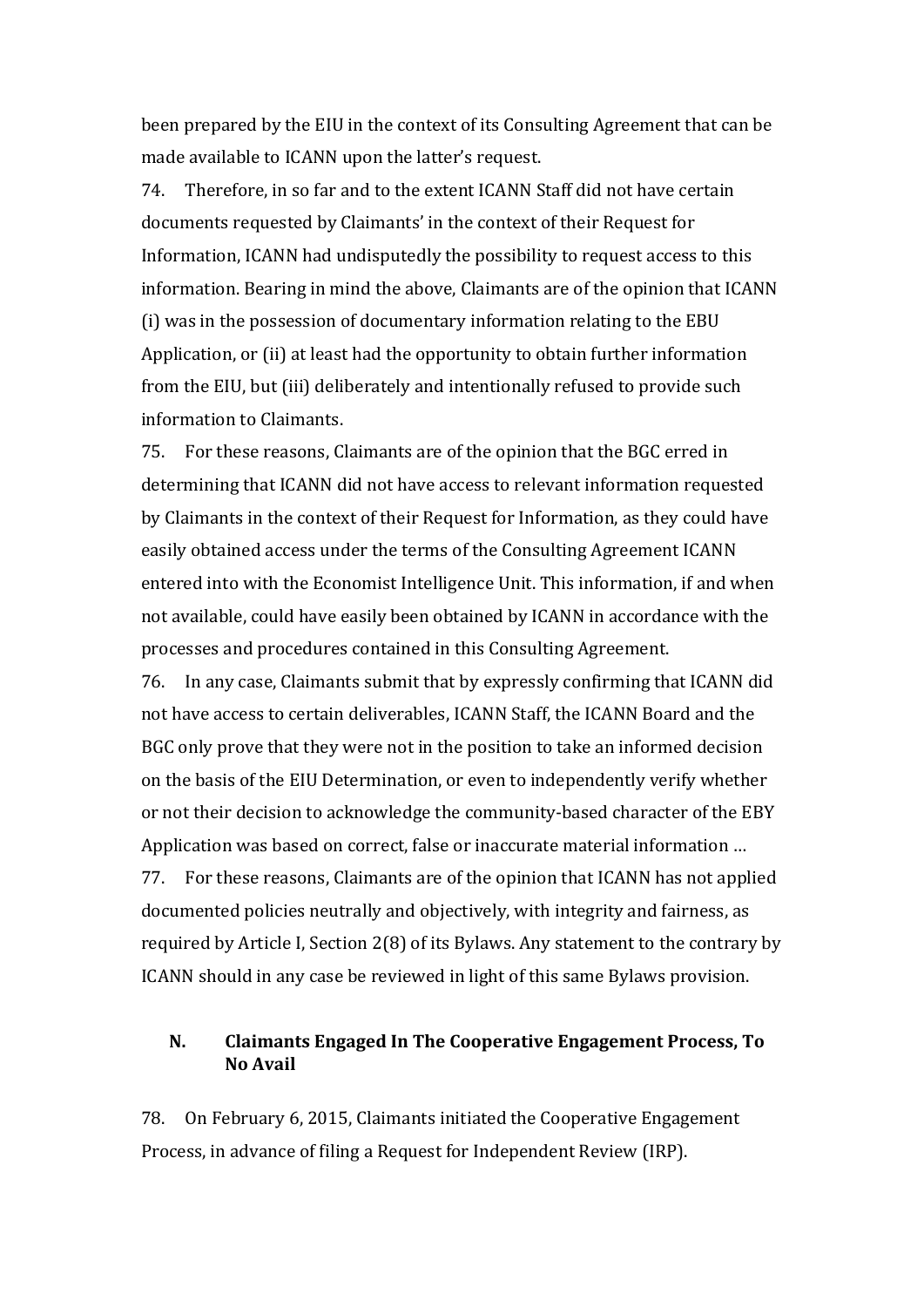79. Claimants have submitted various discussion papers to ICANN, attempting to seek a solution that was appropriate for all parties involved. Furthermore, conference calls have been organized in order to discuss the issues put forward by Complainants in order to attempt in finding a workable solution for all parties involved. However, in the course of this process, it became clear that ICANN provided little cooperation in order to avoid Claimants initiating an Independent Review Process.

80. ICANN unilaterally concluded the Cooperative Engagement Process on September 17, 2015.

#### **O. ICANN Was Inconsistent In Evaluating and Scoring**

81. Finally, Claimants refer to the contents of their Initial Reconsideration Request, their Revised Reconsideration Request and the various submissions made in the context of the Cooperative Engagement Process. For ease of reference, these can be summarized as follows:

- a. the EIU Determination was unclear and imprecise in various ways (use of vague language, providing a limited number of examples, brief arguments and assumptions, ...) on how the scoring mechanisms provided for in the Applicant Guidebook had been applied by the CPE Panel;
- b. when comparing the CPE Report for the .RADIO gTLD with other reports drawn up by the Economist Intelligence Unit, it is obvious that different standards have been used by the different CPE Panels;
- c. the EIU clearly treated similar applications in a dissimilar manner, which clearly confirms our previous statements that the EIU was not consistent in its approach. For instance, the EIU has used the Oxford English Dictionary as a yardstick in various determinations.<sup>43</sup> The EIU did, however, not refer to the Oxford English Dictionary in the .RADIO determination. If it would have

<sup>&</sup>lt;sup>43</sup> See, for instance: .SHOP (https://www.icann.org/sites/default/files/tlds/shop/shop-cpe-1-1830-1672-en.pdf and https://www.icann.org/sites/default/files/tlds/shop/shop-cpe-1-890- 52063-en.pdf); MUSIC (https://www.icann.org/sites/default/files/tlds/music/music-cpe-1-959-51046-en.pdf).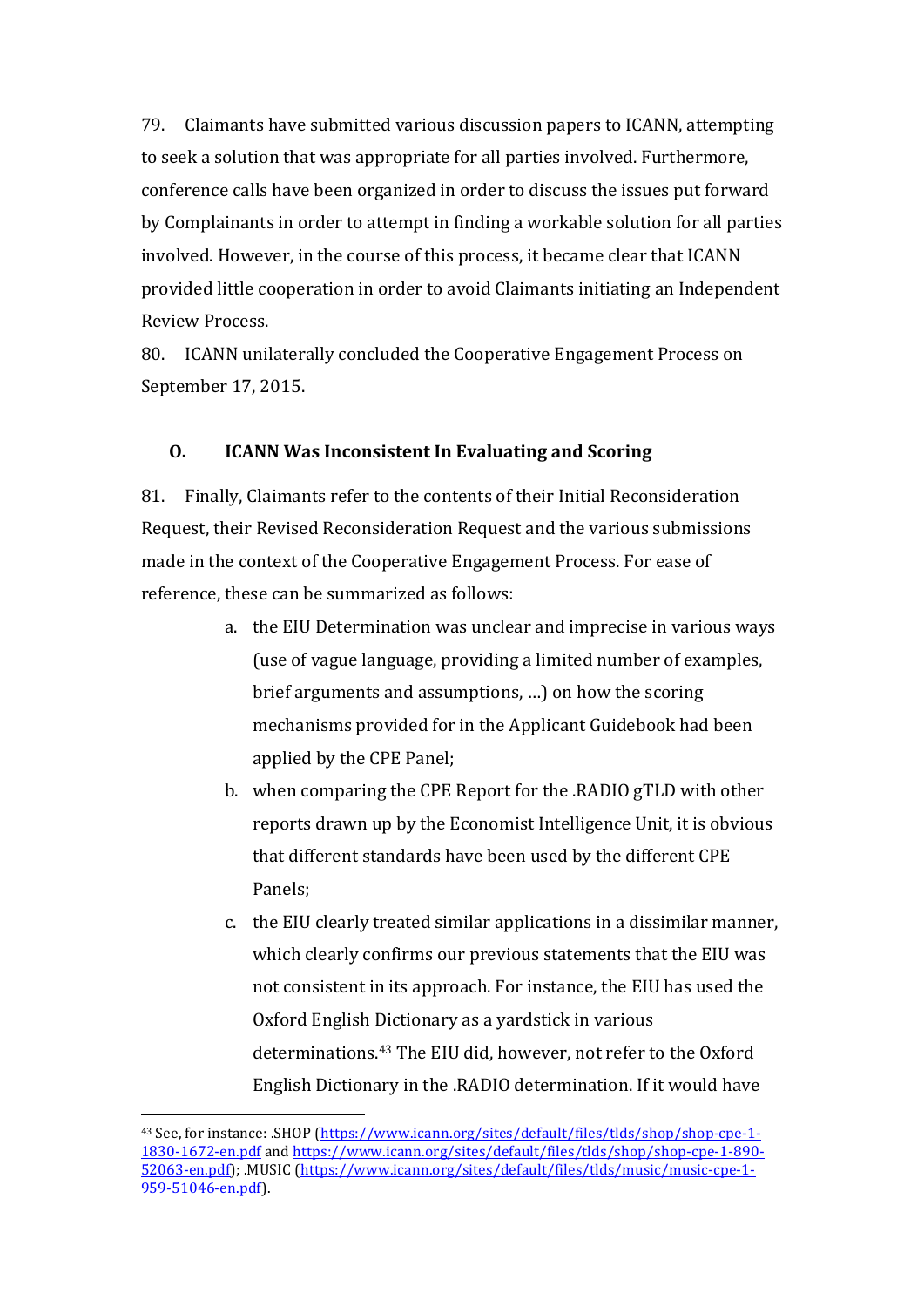done so, it would have been clear as will be stated below that the term "radio" has no unique meaning, and that the "community" as concocted by the EBU implies at maximum a "commonality of interests", rather than "of cohesion".

d. The EBU Application for the .RADIO gTLD has received substantial opposition from various sources, including but not limited to: the Webcaster Alliance, Inc.; the International Radio Emergency Support Coalition (IRESC);<sup>44</sup> and the Claimants, who underline that that BRS Media, Inc. operates both the .AM and .FM TLDs, which are specifically focused on providing domain names to individuals, organizations and companies who are active in the radio industry.

### VI. STANDING, SUMMARY OF BREACHES BY ICANN OF ITS BY-LAWS, **THE TERMS AND CONDITIONS, AND APPLICABLE LAW**

82. Claimants have standing to initiate these Proceedings in accordance with Section 6 of ICANN's Top-Level Domain Application Terms and Conditions, which state:

*"[…] APPLICANT MAY UTILIZE ANY ACCOUNTABILITY MECHANISM SET*  FORTH IN ICANN'S BYLAWS FOR PURPOSES OF CHALLENGING ANY FINAL DECISION MADE BY ICANN WITH RESPECT TO THE APPLICATION. [...]".45

83. Given the fact that ICANN decided, on the basis of the EIU Determination, that none of the Claimants' applications for the .RADIO gTLD will proceed to the contracting phase with ICANN, this may likely result in ICANN not awarding the .RADIO gTLD to any of the Claimants.

84. It is therefore clear that the EIU Determination, ICANN's acceptance thereof and the BGC's Determination in relation to Claimants' Reconsideration Request materially affect each of the Claimants' respective applications and may cause them irreparable harm, considering the fact that each of them has invested more than USD 185,000 in application fees to be paid to ICANN, as well as significant

<sup>&</sup>lt;sup>44</sup> https://gtldcomment.icann.org/applicationcomment/commentdetails/6609; and https://www.icann.org/en/system/files/correspondence/dedier-to-chehade-et-al-24sep14 en.pdf. 

<sup>45</sup> https://newgtlds.icann.org/en/applicants/agb/terms.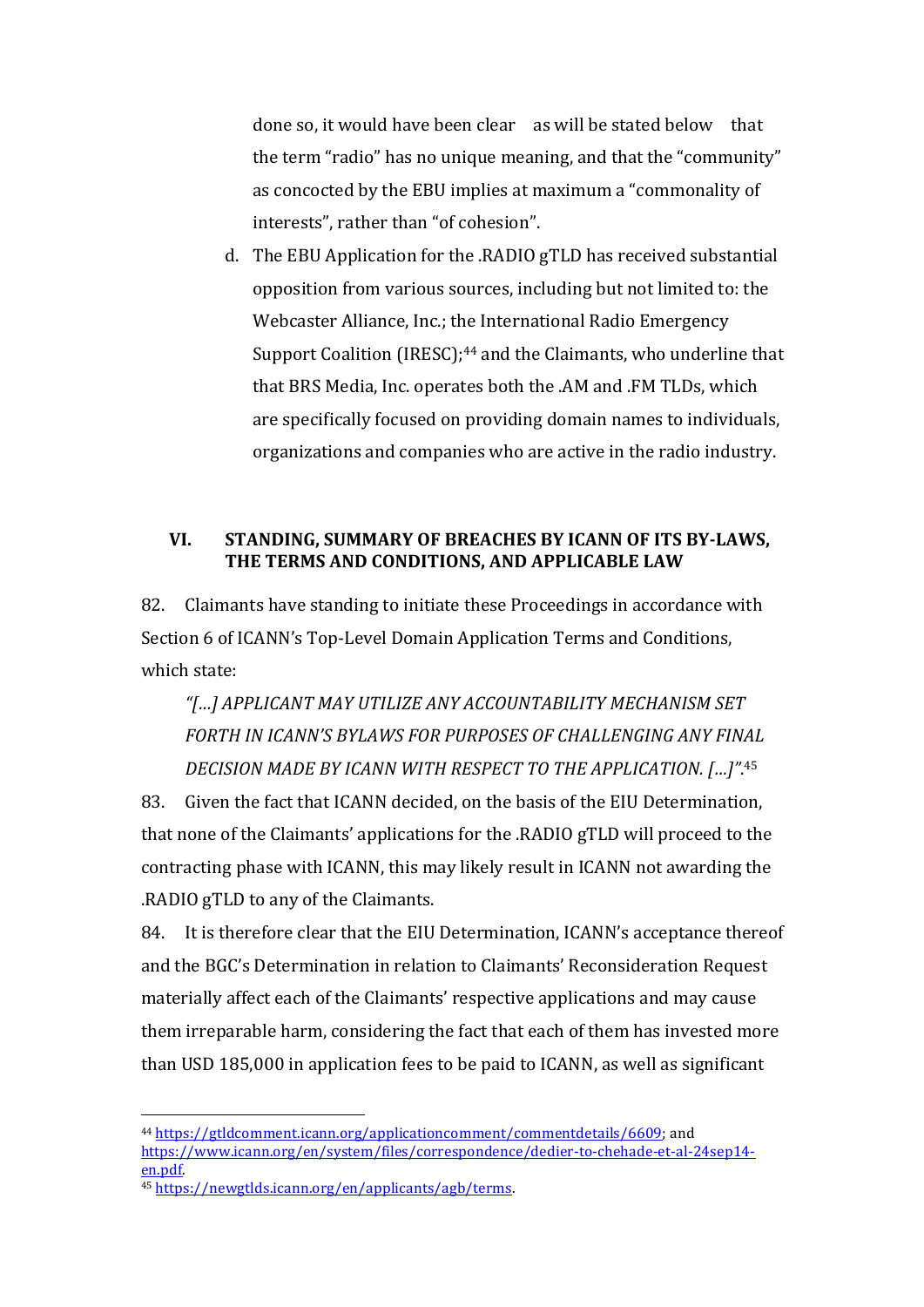consulting and attorney fees in the context of developing, submitting and managing each of their respective applications.

85. According to Claimants, ICANN committed numerous breaches of its Articles of Incorporation, its Bylaws, the AGB, the Top-Level Domain Application Terms and Conditions, as well as principles of international and local law in its handling and treatment of the Community Priority Evaluation of the EBU Application, the applications for the .RADIO gTLD submitted by Claimants, their Request for Information under ICANN's Documentary Information Disclosure Policy, their Reconsideration Requests, and the Cooperative Engagement **Process** 

86. Under its Articles of Incorporation, ICANN is required to "operate for the benefit of the community as a whole, carrying out its activities in conformity with relevant principles of international law and applicable international conventions and local law."46

87. Furthermore, ICANN's Bylaws require it to act in an open, transparent and nondiscriminatory manner, remaining accountable to the Internet community and parties that are affected by ICANN's actions, and consistent with procedures designed to ensure fairness.

88. Based on the factual elements described herein, it is obvious that ICANN, the ICANN Board and the BGC violated their obligations to comply with this framework, in particular its obligations of fairness, transparency, openness, and accountability, which is demonstrated by:

- a. altering and finalizing the legal framework and requirements to be satisfied by applicants for new gTLDs after the period for submitting applications for new gTLDs closed;
- b. creating a framework that made it (virtually) impossible  $(i)$  for interested parties to review the information on which certain decisions of the ICANN Board were based, by entering into confidentiality undertakings with organizations that perform an essential role in the context of performing evaluations of

<sup>46</sup> Articles of Incorporation, Section 4.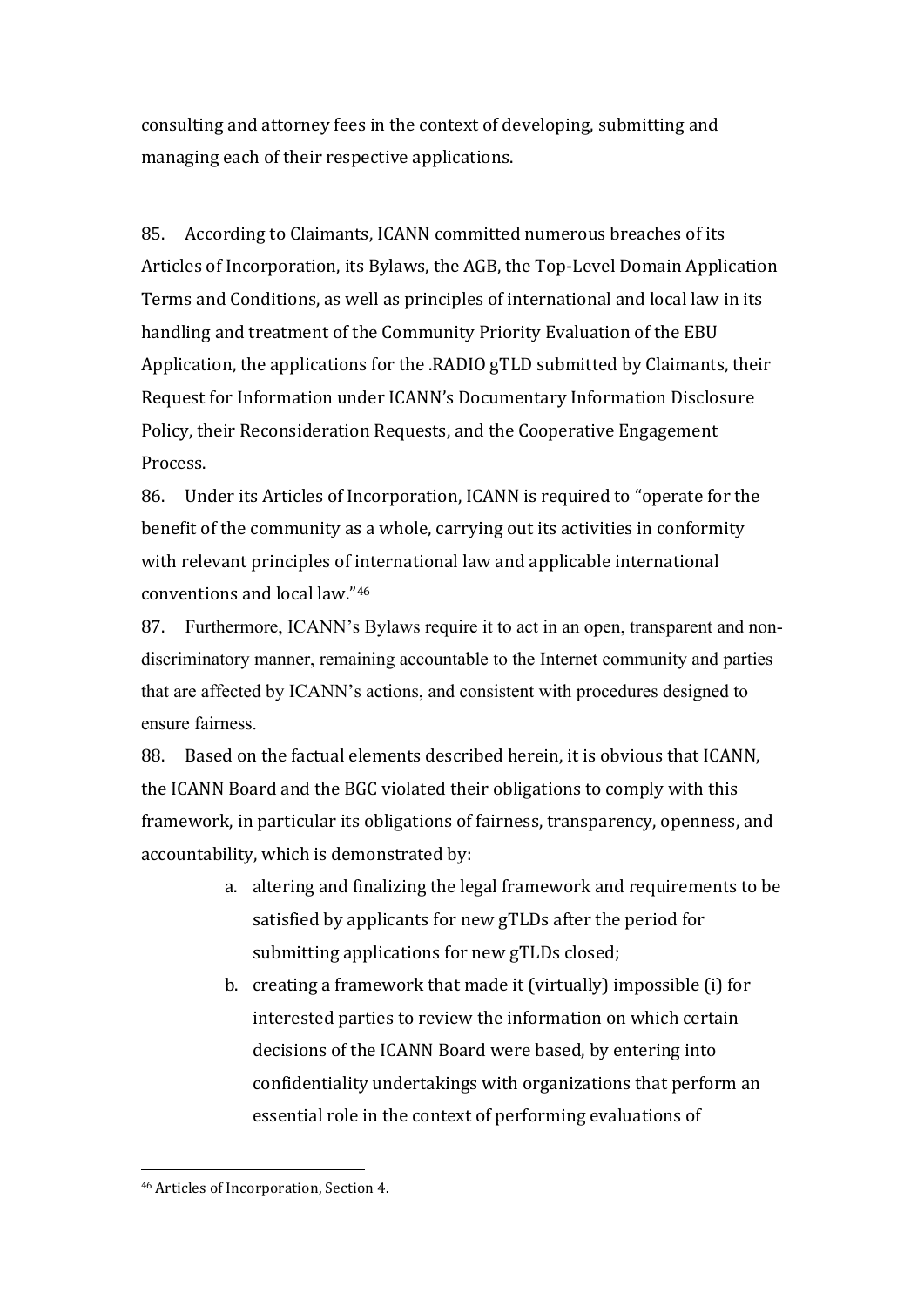applications for new gTLDs, and (ii) to be held accountable for its actions, decisions, or inactions in the context of the evaluation of applications;

- c. deliberately obstructing access to material information on which decisions by the ICANN Board have been based, although it had the opportunity to have access to and disclose such information.
- 89. Furthermore, the ICANN Board failed to ensure that adequate safeguards were put in place in order to implement policies (such as the AGB) accurately, transparently and in an unbiased manner.
- 90. More specifically, Claimants refer to ICANN's breaches of:
	- a. Sections 3 and 4 of ICANN's Articles of Incorporation;
	- b. Article I, Section  $2(7)$  and  $(8)$  of ICANN's Bylaws;
	- c. Article III, Sections 1 and 6 of ICANN's Bylaws;
	- d. Section 3 of the Affirmation of Commitments;<sup>47</sup>
	- e. Section 7 of the Affirmation of Commitments:
	- f. Sections  $9(1)$  and  $9(3)$  of the Affirmation of Commitments.

### **VII. CONCLUSIONS AND RELIEF REQUESTED**

91. For all of the reasons set out above, Claimants request the Panel appointed by the ICDR to:

- (1) determine that, in light of the above facts and circumstances, which may be further elaborated and supplemented in the context of this Independent Review Proceedings, the ICANN Board, and more in particular the BGC, has breached its Articles of Association, its Bylaws, the criteria and procedures set forth in the AGB, ICANN's Top-Level Domain Application Terms and Conditions, and principles of international law:
- (2) determine that the CPE Guidelines have been developed outside of the policy context provided for by the GNSO in 2007, which has been adopted by the ICANN Board in 2008, and should hence be disregarded in the context of Community Priority Evaluation;

<sup>47</sup> *See* **Annex 23**.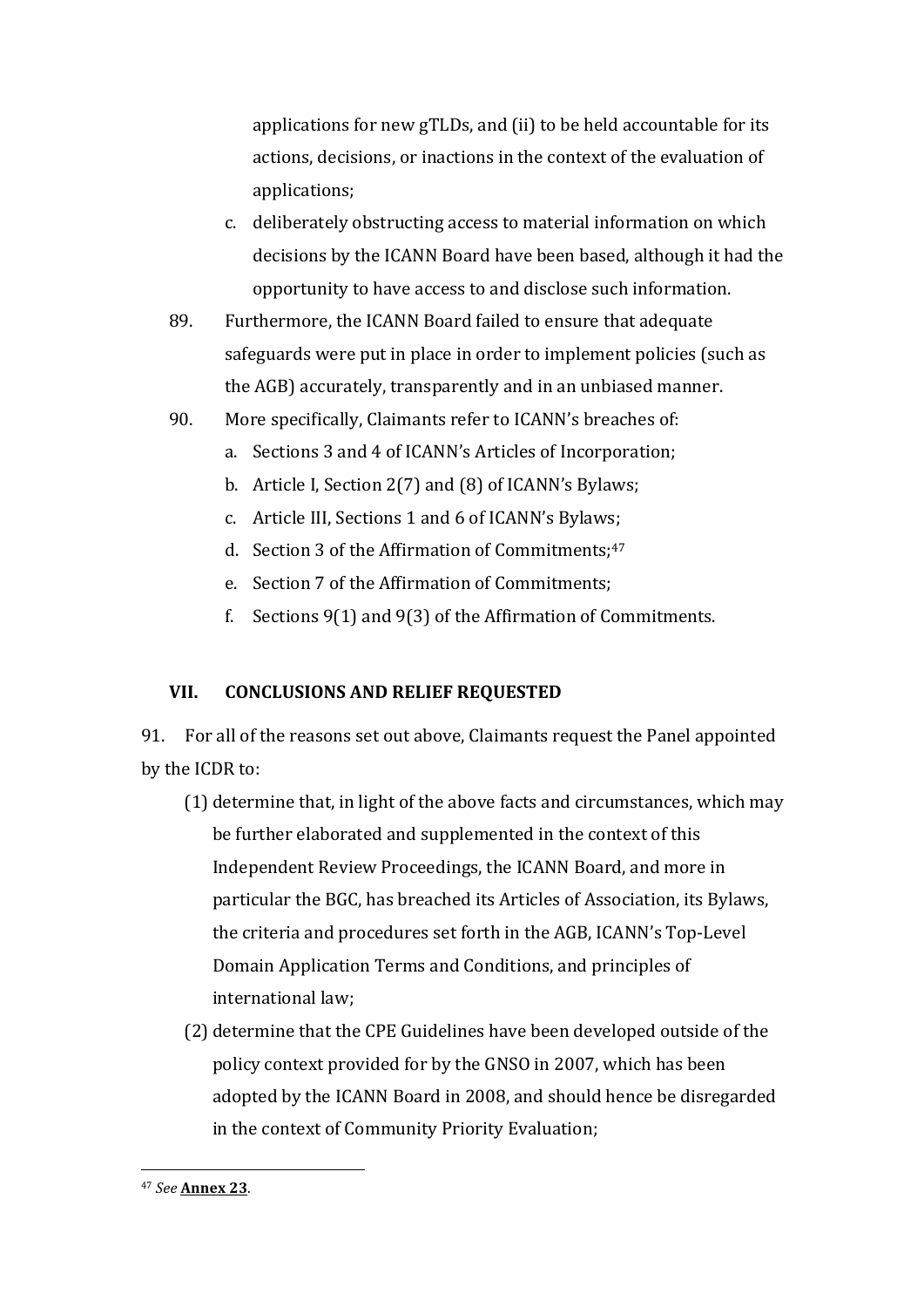- (3) determine that the EIU erred in reviewing and scoring the EBU Application;
- (4) determine that the review and scoring of the EBU Application was done on the basis of false or inaccurate material information as is proven by the submissions made by the Claimant to ICANN and in the context of these Independent Review Proceedings, and that they have not performed due diligence by independently verifying the information available to them:
- (5) determine that, by not reviewing the contents of the EIU Determination, the information relied upon by the EIU, their work papers and additional documentation developed by the EIU, the ICANN Board has taken an action or inaction by relying on false or inaccurate material information;
- $(6)$  restore the "Application Status" of the Claimants' applications, as well as the Application submitted by the EBU, to "Evaluation Complete", their respective "Contention Resolution Statuses" to "Active", and their "Contention Resolution Result" to "In Contention";
- (7) revise ICANN's respective decisions whereby each of the Claimants' applications for the .RADIO gTLD "Will Not Proceed" to contracting;
- (8) instruct ICANN to provide the information requested in the context of Claimants' Documentary Information Disclosure Request to Claimants:
- (9) provide Claimants a timeframe of at least thirty  $(30)$  days to review the information received from ICANN and provide for additional submissions in the context of these proceedings;
- $(10)$  if and when Claimants will have submitted additional arguments within this timeframe, resume these proceedings on the basis of the final arguments and evidence submitted by Claimants;
- $(11)$  if no additional arguments have been submitted by Claimants within this timeframe:
	- a. determine that the EBU Application, and in particular the responses given by the EIU to the community-based questions (especially Questions 18 to 20), did not meet the Community Priority Evaluation Criteria set forth in the AGB;